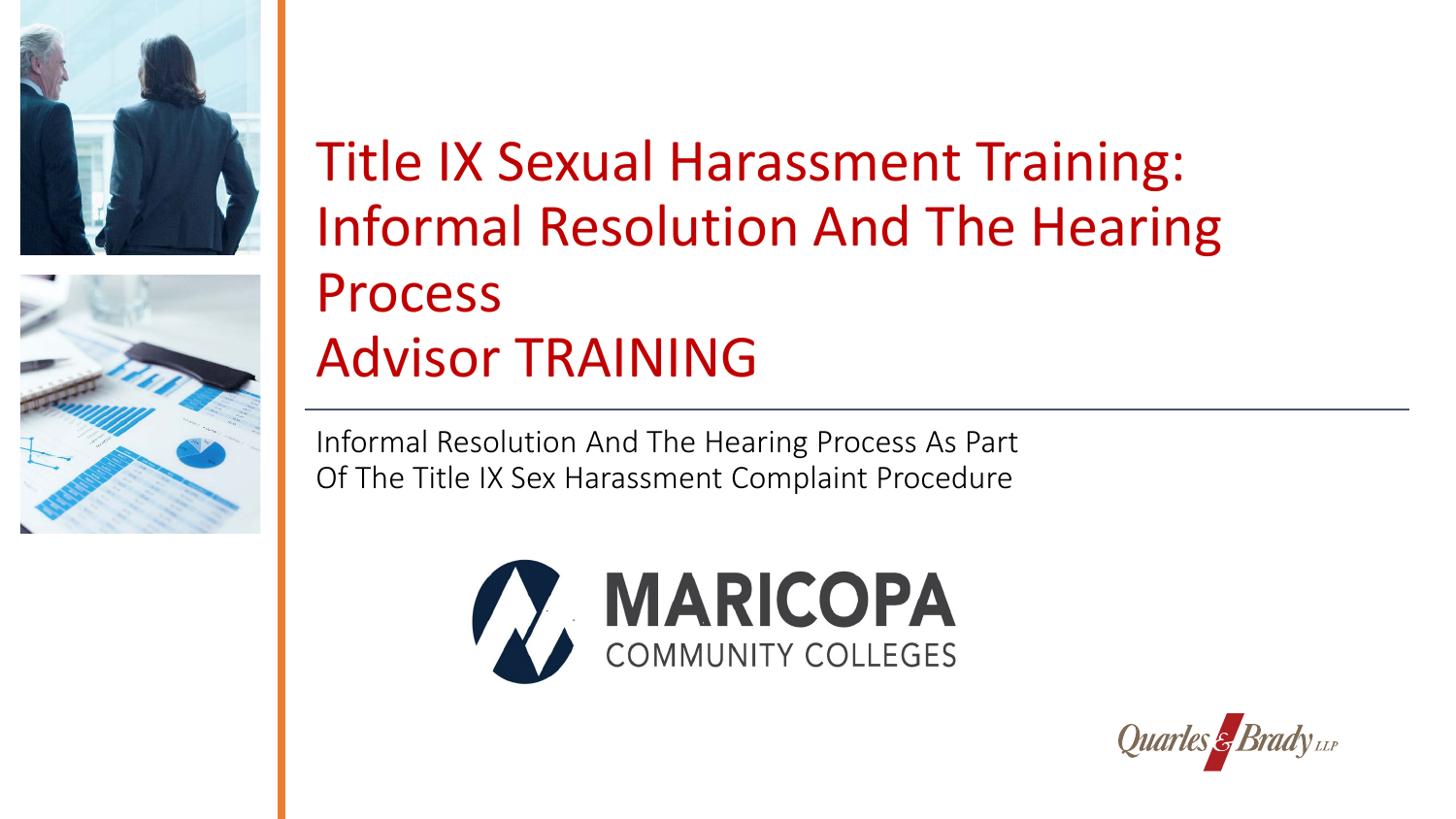# Road Map

- Informal Resolution
- The Live Hearing
- The Role of the Decision-maker
- Determination of Responsibility
- Quiz!
- Questions?

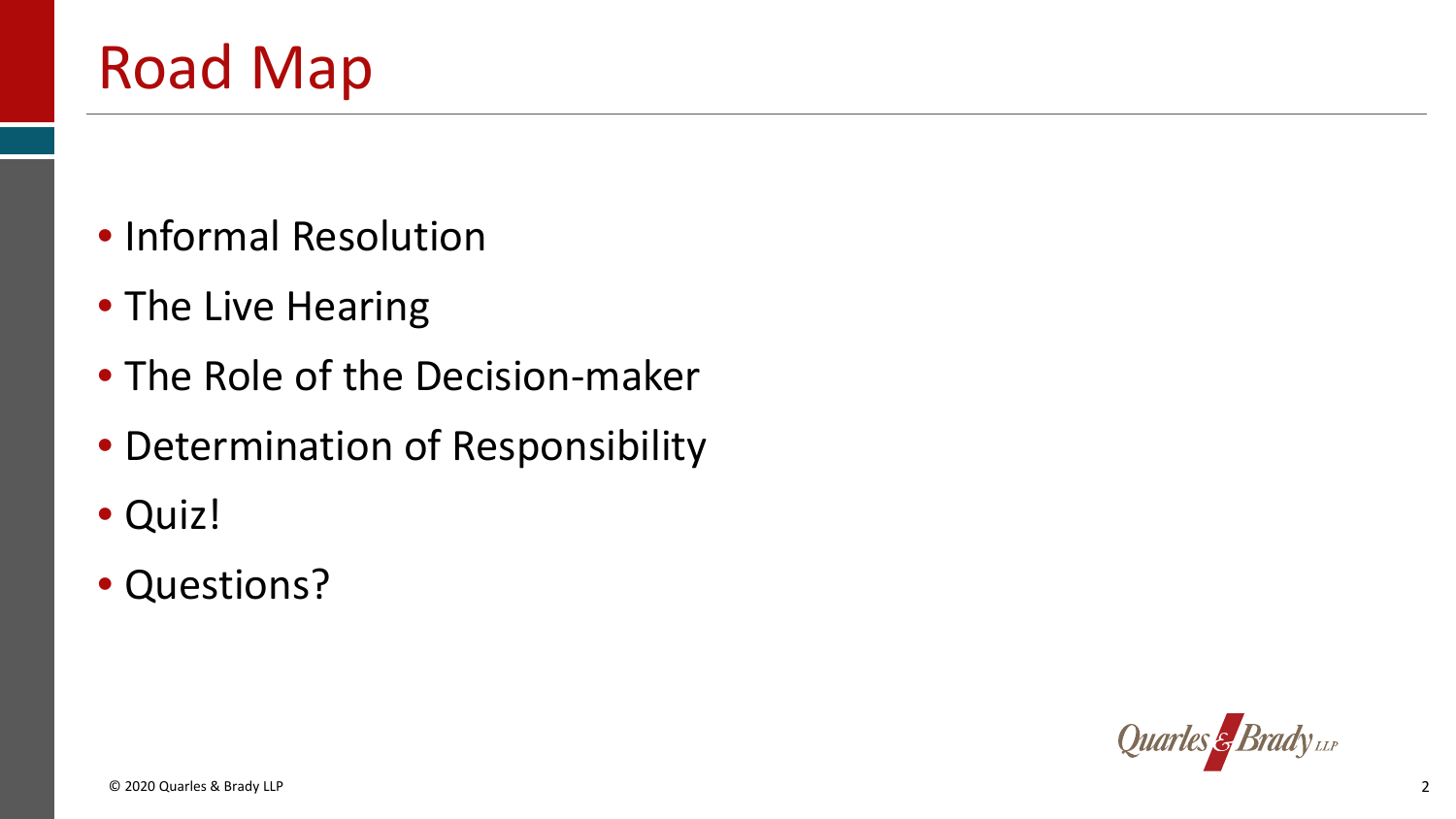- • As an alternative to the formal grievance procedure, the college may offer parties the option of participating in an informal resolution process.
- • The Title IX regulations do not require informal resolution options as part of a college's Title IX policy or procedures
- • Consider whether informal resolution is appropriate for certain types of claims (e.g., sexual assault)
- • Parties still have the right to an Advisor during the informal resolution process.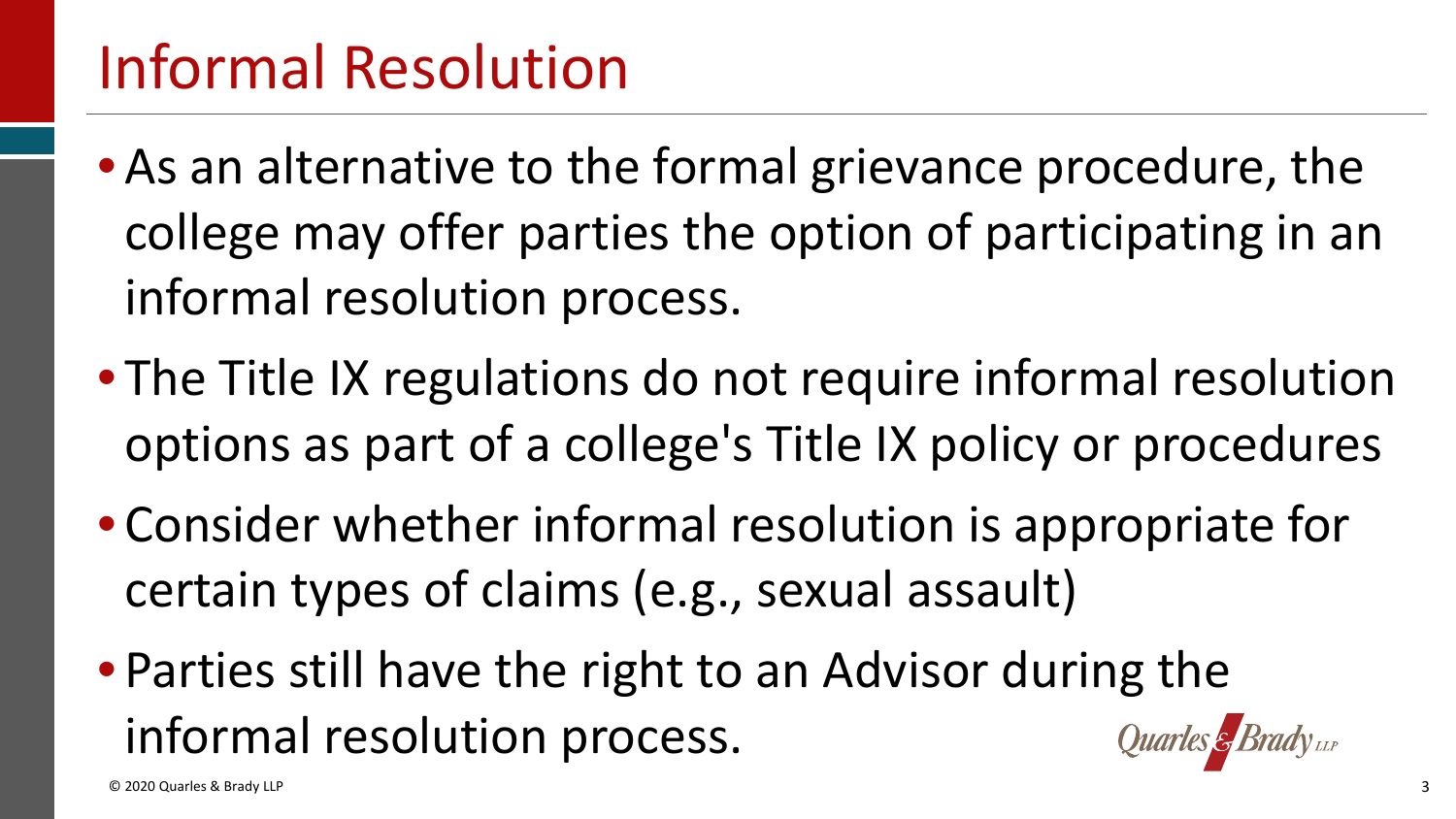- •Informal resolution may not be offered to the  parties *unless a formal complaint of sex harassment is filed*
- instances when the complaint involves a college •Informal resolution *also cannot be offered* in employee sexually harassing a student.

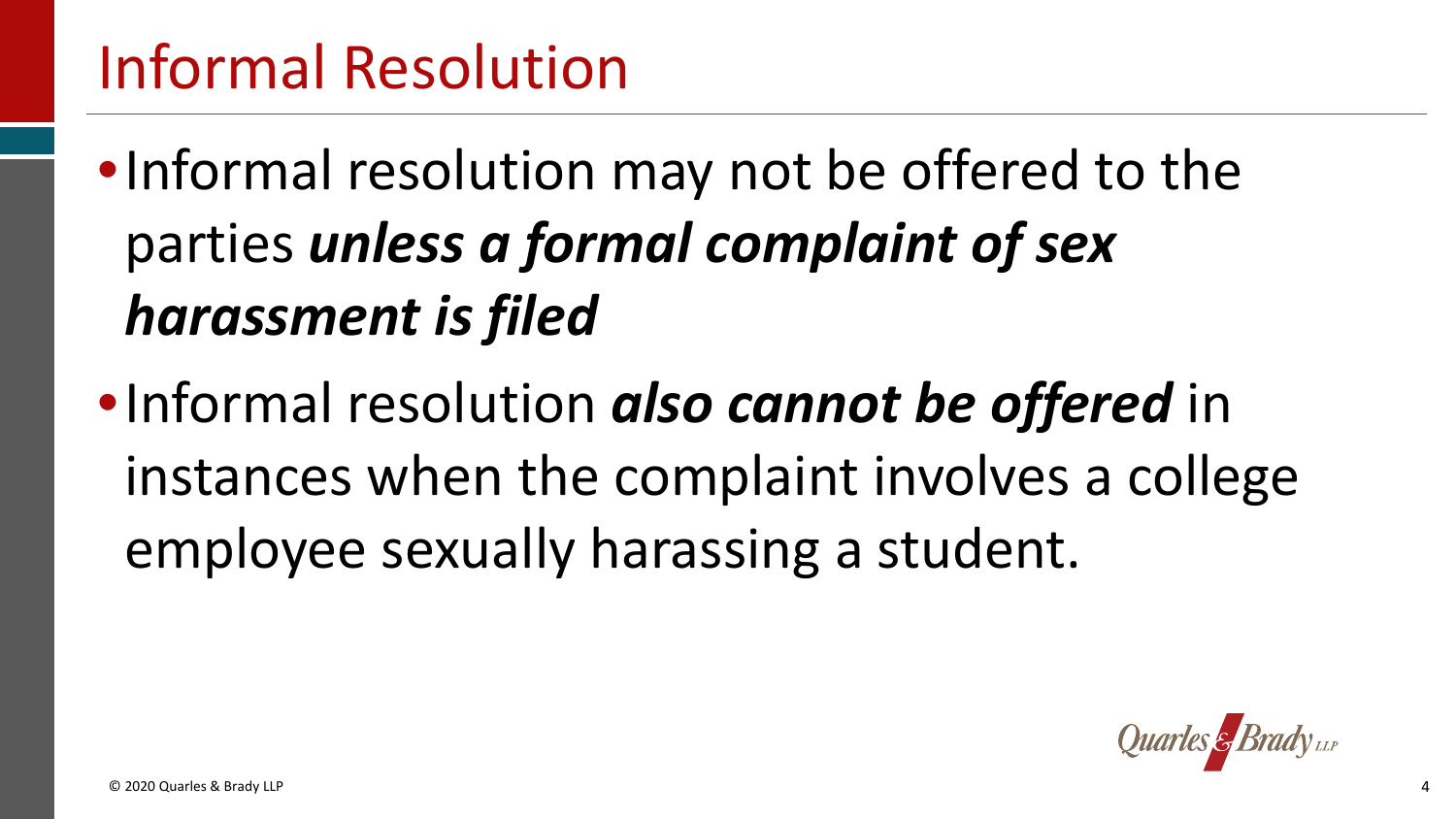- • To the extent a college provides informal resolution options, they will typically involve mediation or informal resolution must be specifically trained to do so. restorative justice opportunities. Those conducting the
- **Very Important:** Both parties must provide *informed***,**  *written, voluntary consent* to attempt informal resolution of a formal complaint.
	- Without such consent, informal resolution *is not an option*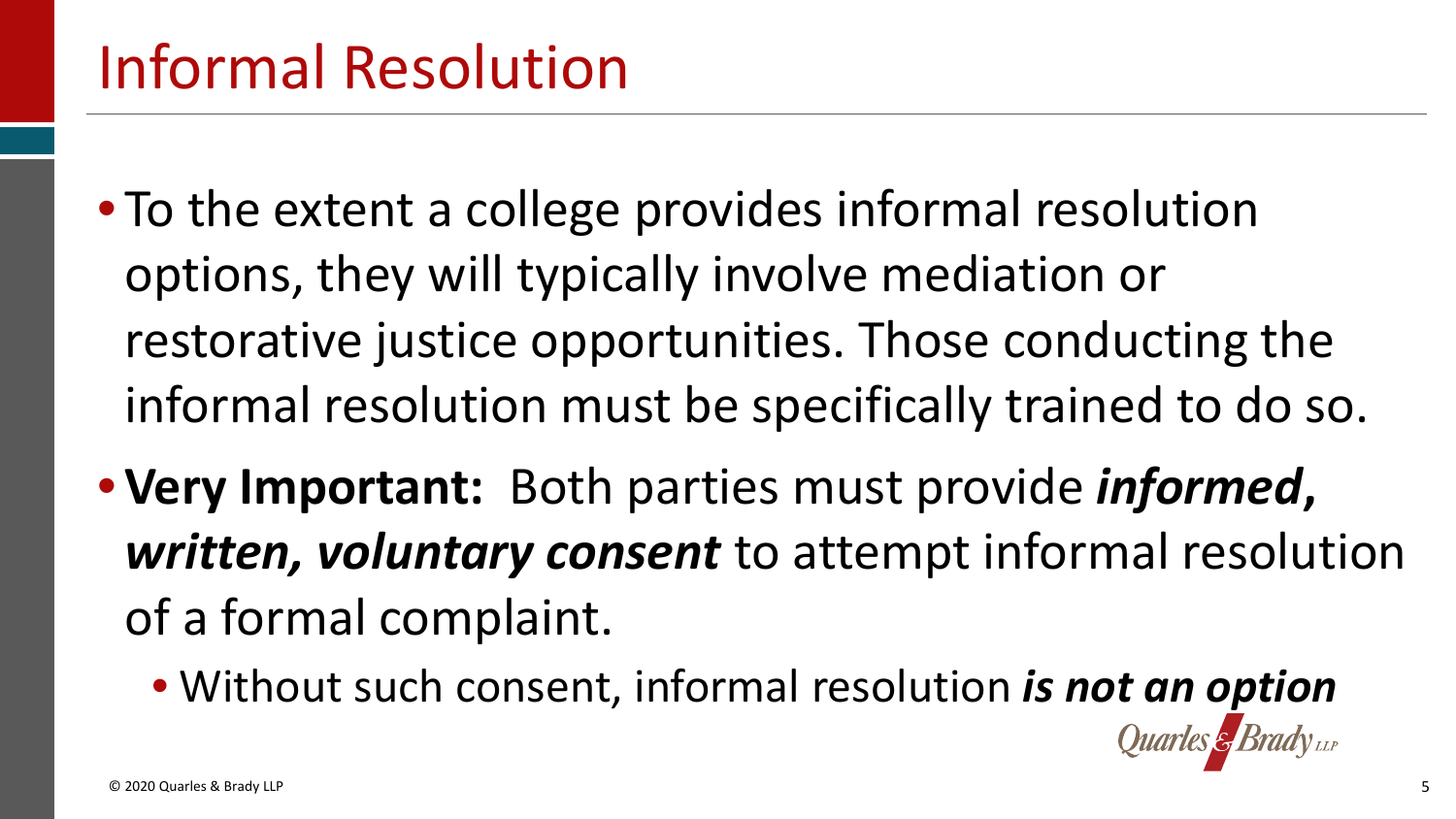- • For consent to be informed and the process equitable, both parties must be notified (in writing) of:
	- The allegations made in the formal complaint;
	- The requirements of the informal resolution process; and
	- • What elements of the process will remain confidential (or not confidential) if the parties choose to participate

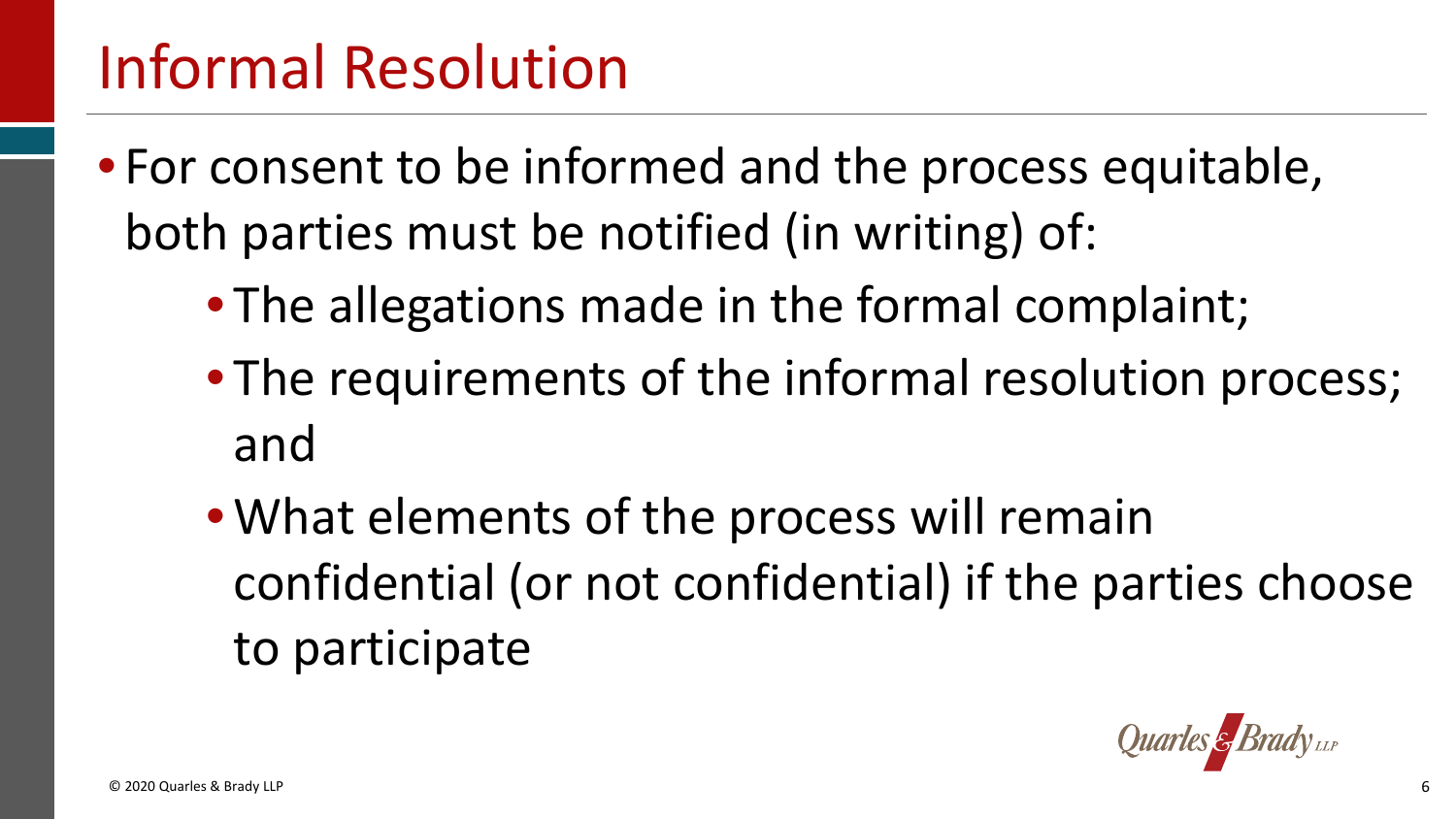- Either party can withdraw consent *at any time* 
	- • If consent is withdrawn, the formal grievance process steps must be followed
- • Informal resolution options *cannot be made mandatory*  by the College
	- • Thus, if a party does not wish to participate in informal resolution, the party cannot be required to do so

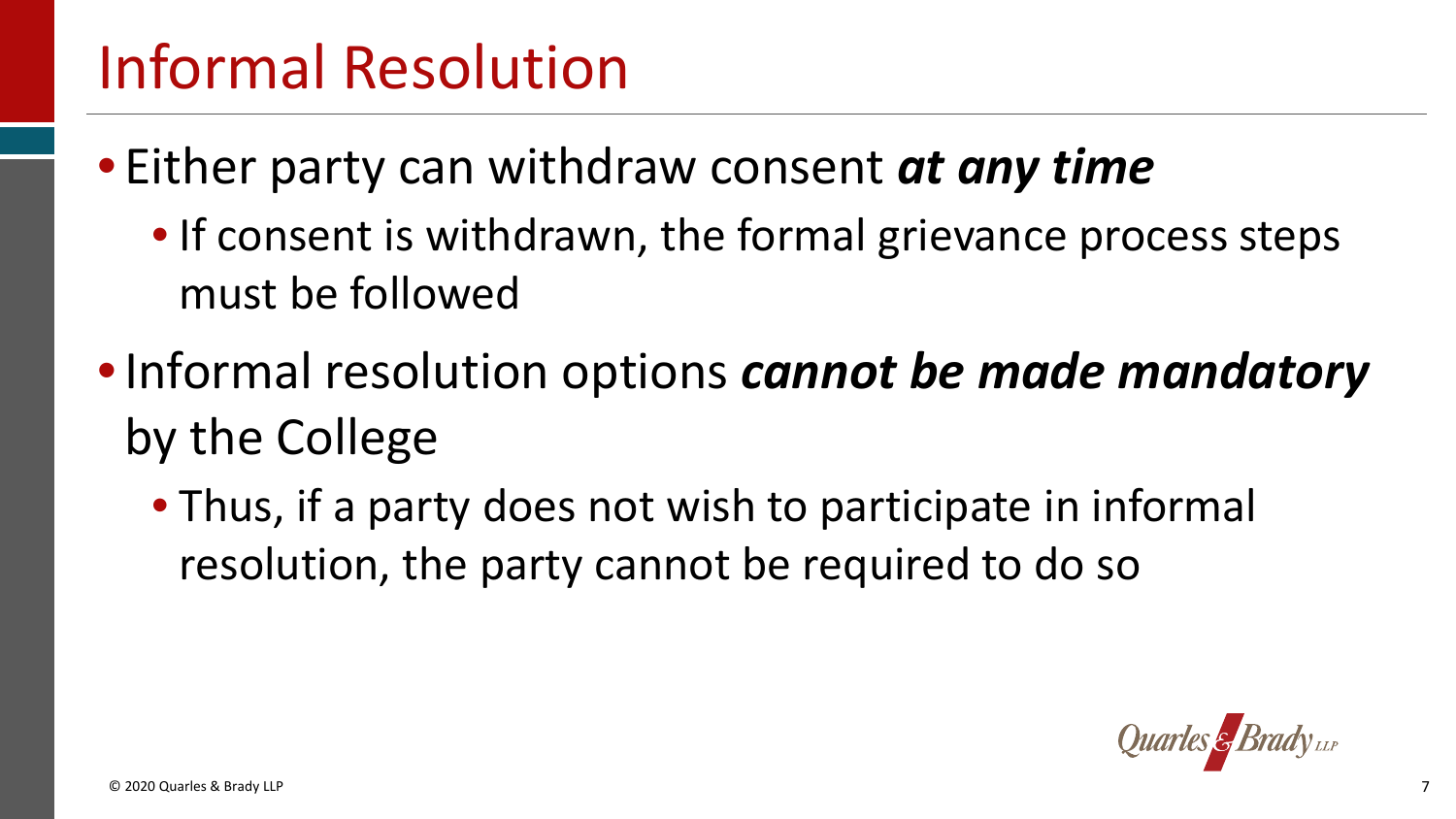- • If you offer mediation as an informal resolution process, the college must ensure:
	- The mediator does not hold another role in the Title IX process (i.e., is not the investigator, proposed Decision-maker, etc.);
	- • That the mediator is trained on the College's Title IX procedures;
	- • That the mediator has received training on Title IX requirements – including conflicts of interest, bias, prejudgment of facts, etc.

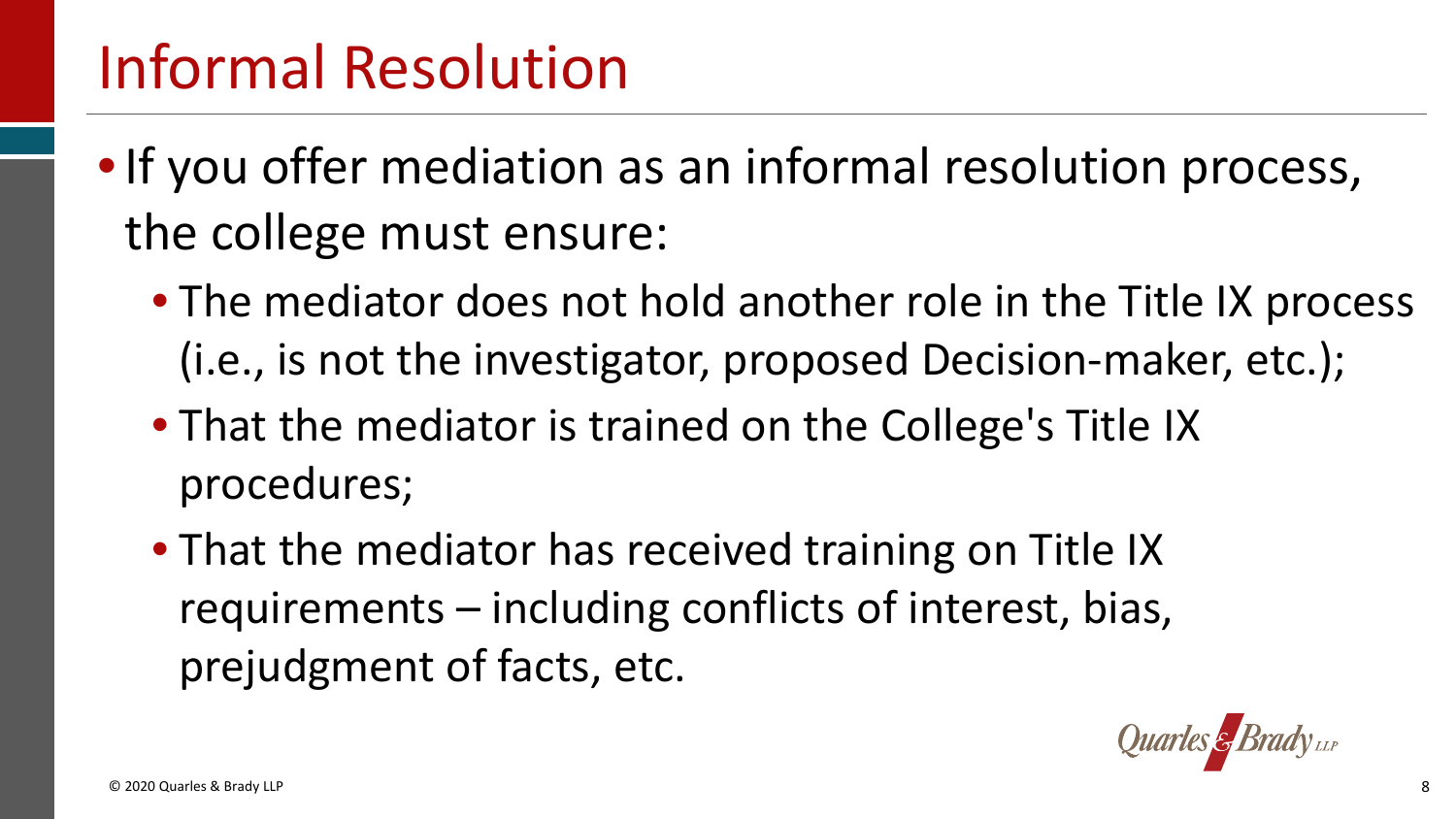• **Hypothetical:** Mark contacts the College's Title IX Coordinator over the phone and reports that his classmate, Alex, is sexually harassing him and notes that he intends to file a formal complaint. The Title IX Coordinator suggests that, prior to filing the formal complaint, Mark and Alex should try mediation with a third-party mediator provided (and paid for) by the College. Is this permissible?

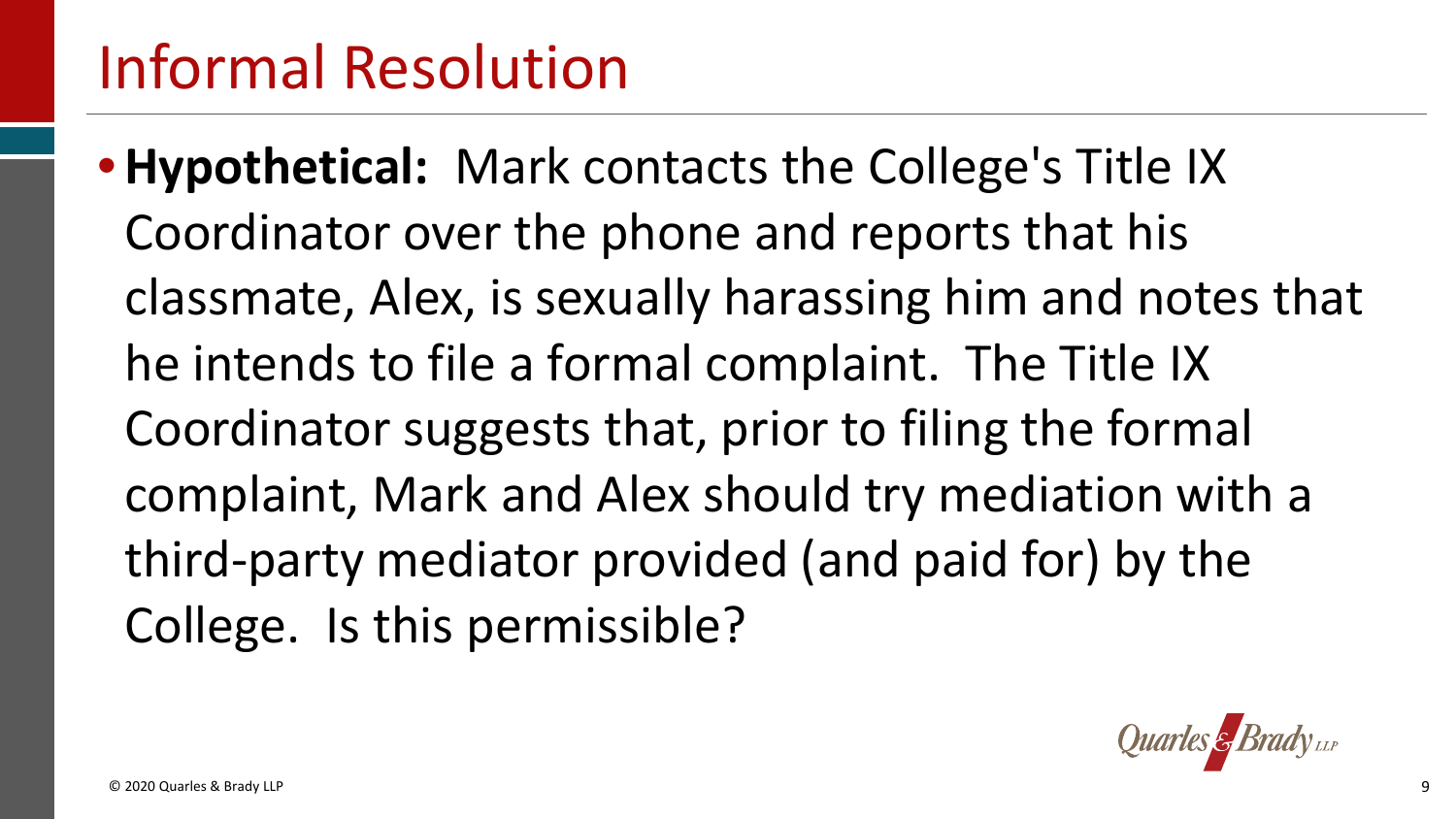• **Answer:** No – informal resolution options can only be offered to a party *after* a formal complaint has been filed by the Complainant. Because Mark has not yet filed a formal complaint, the Title IX Coordinator cannot offer him the option to participate in an informal resolution option such as mediation.

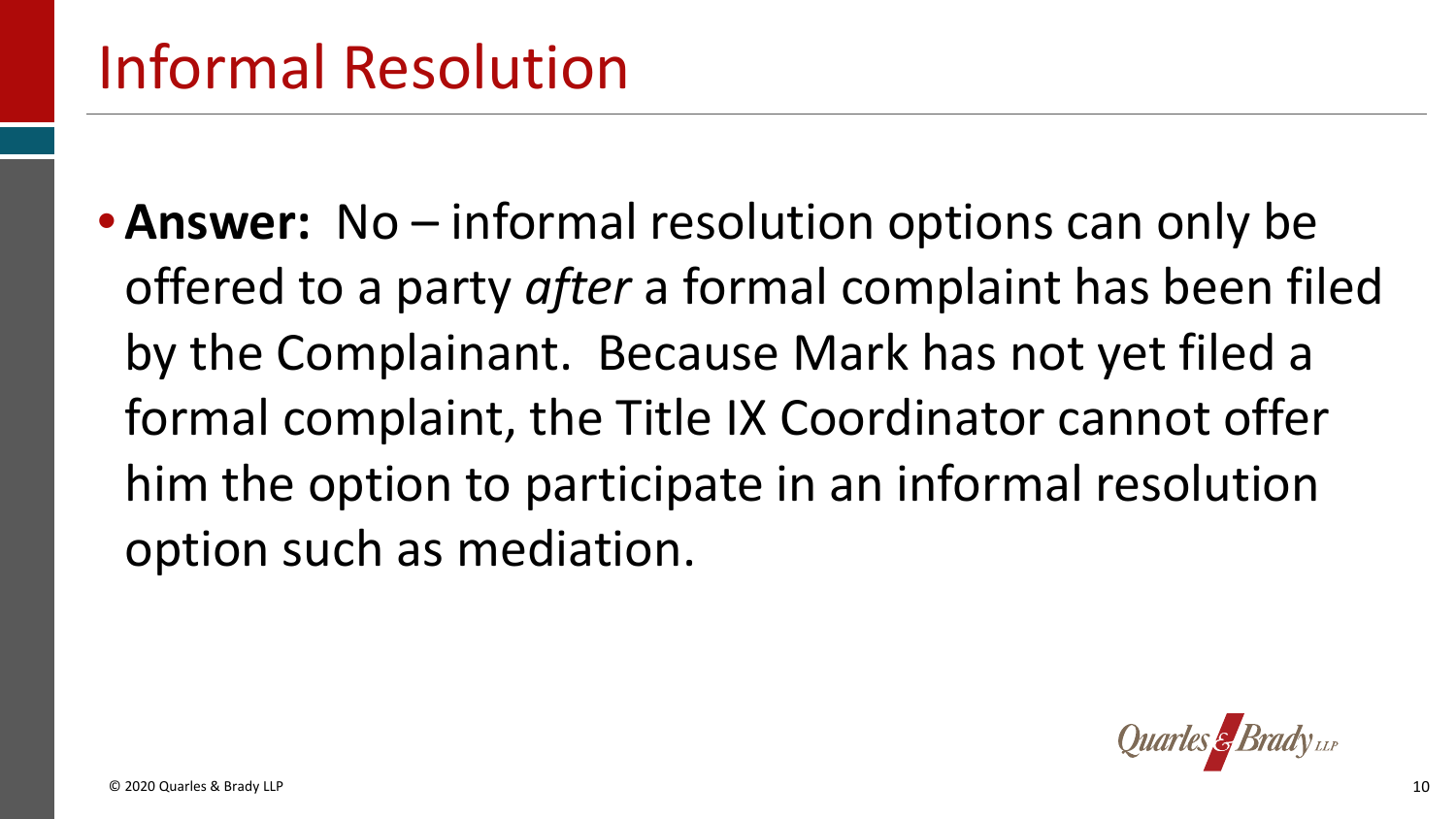• **Hypothetical:** Lindsey files a formal Title IX complaint alleging that her social sciences professor, Judi, subjected semester. Prior to the completion of the investigation, the Title IX Coordinator offers both parties the opportunity to to move forward with mediation. Is this permissible? her to sexually harassing comments throughout the prior participate in mediation and they provide written consent

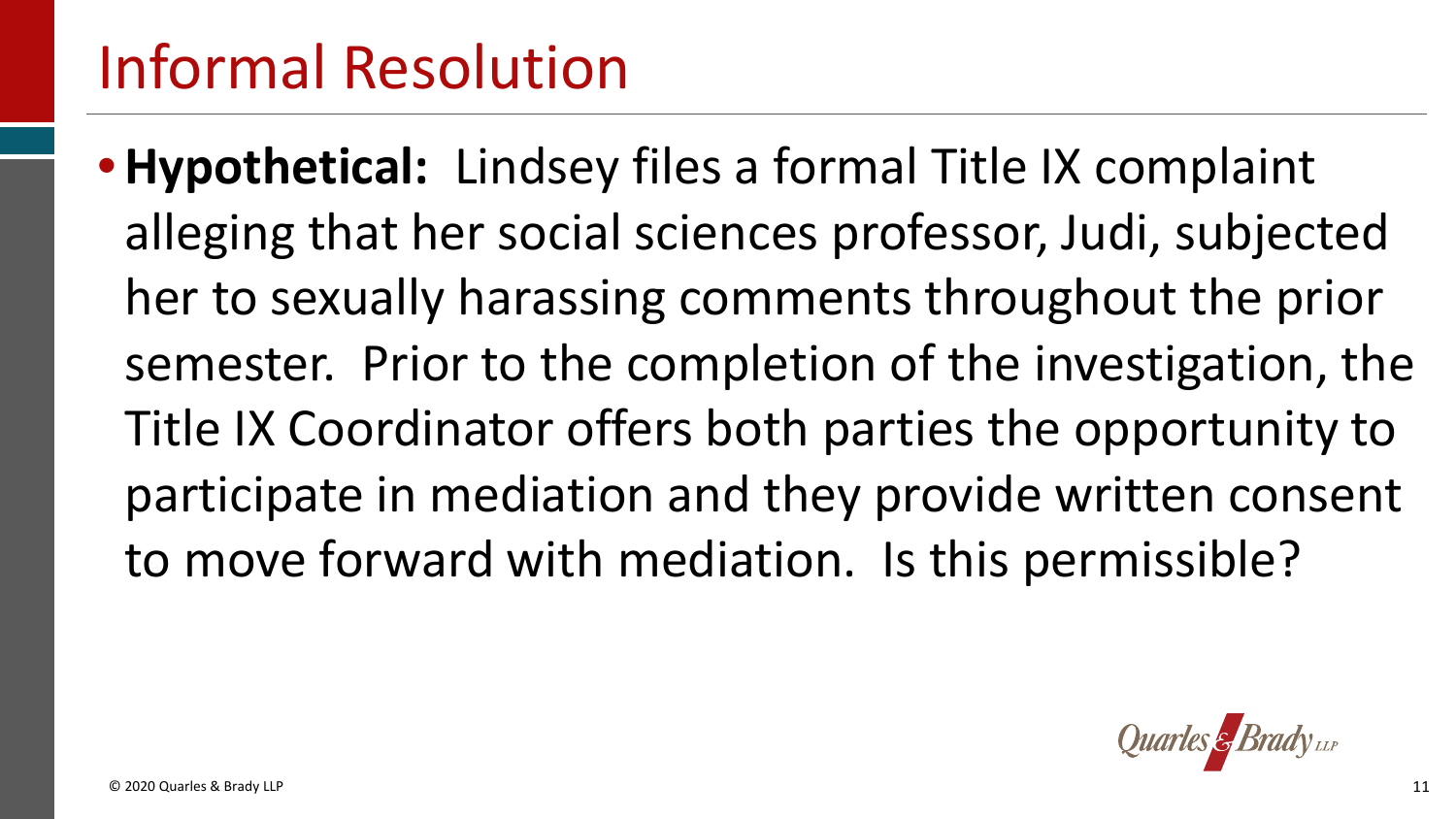- cases where a student has filed a Title IX complaint against an employee of the college due to the power • **Answer:** No – Informal resolution *cannot* be offered in differential.
- • Even though the parties both consented to participate in offered informal resolution as an option based on the mediation, the Title IX Coordinator should not have nature of the case.

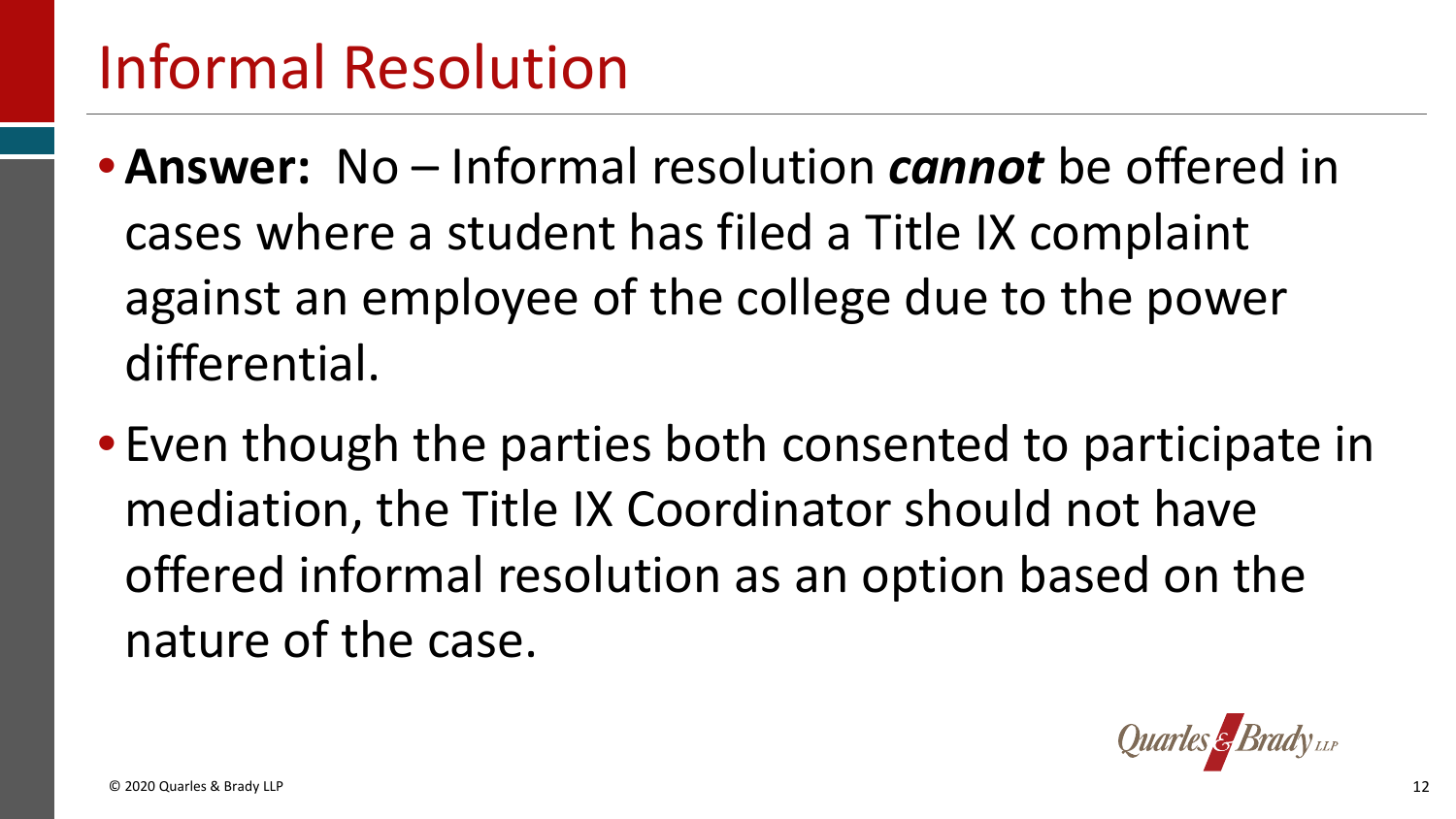- • The Title IX regulations now require that colleges *must hold live hearings* for formal complaints of sexual harassment that are not dismissed or otherwise resolved through informal resolution.
- • The single-investigator model is no longer permissible. As far as Advisors are concerned, the same Advisor may advise a student throughout the entire process.
- • A separate *Decision-maker* oversees the hearing and issues the determination following the hearing.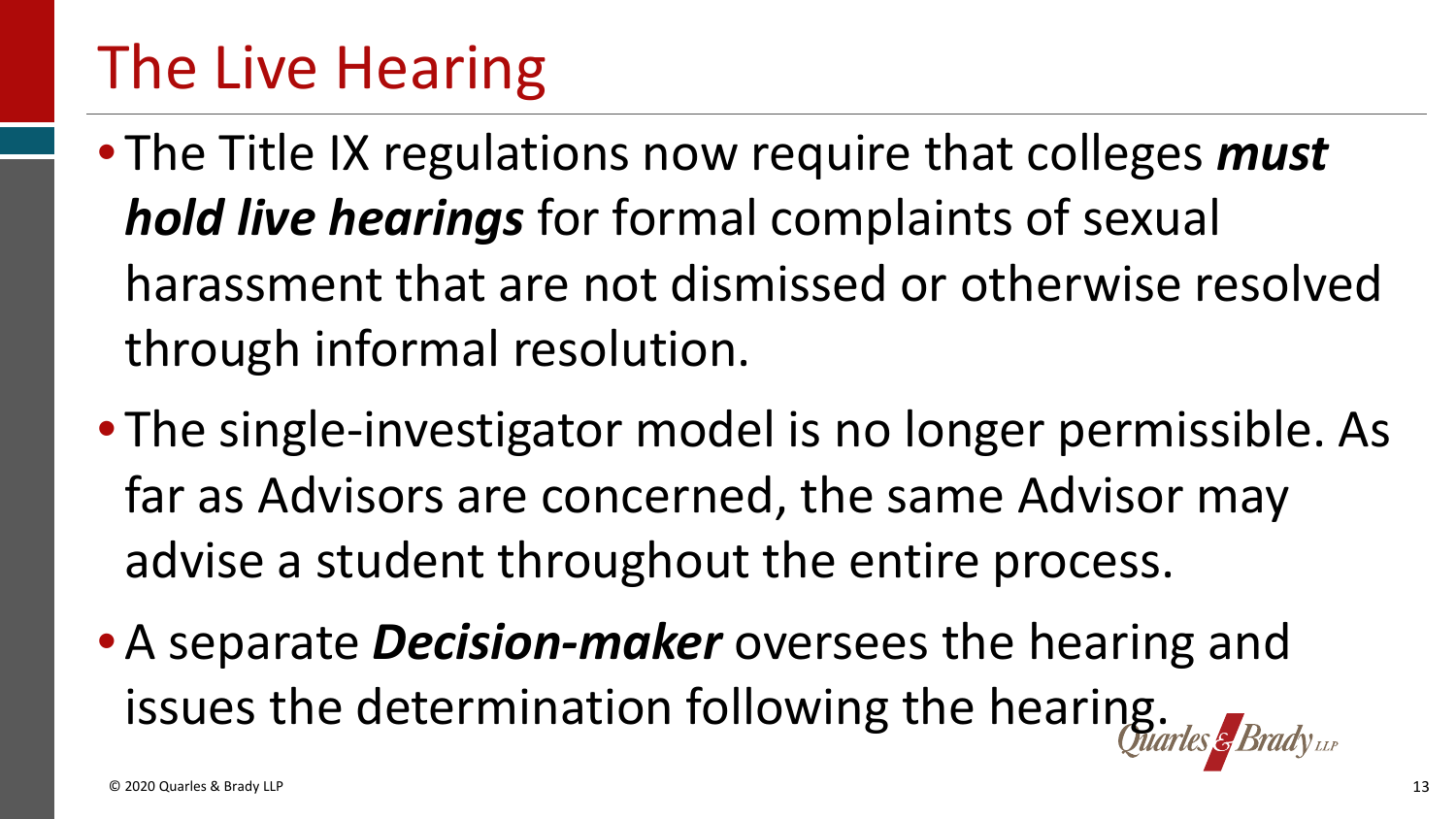- • Prior to the hearing, Title IX Coordinator will send a *Notice of the Hearing* to the parties and to their Advisors.
- The notice should contain:
	- Description of the alleged violations;
	- List of policies allegedly violated;
	- Description of hearing procedures;
	- Statement of potential sanctions/remedies;
	- Time, date, and location of the hearing;
	- Any technology that will be used in the hearing;

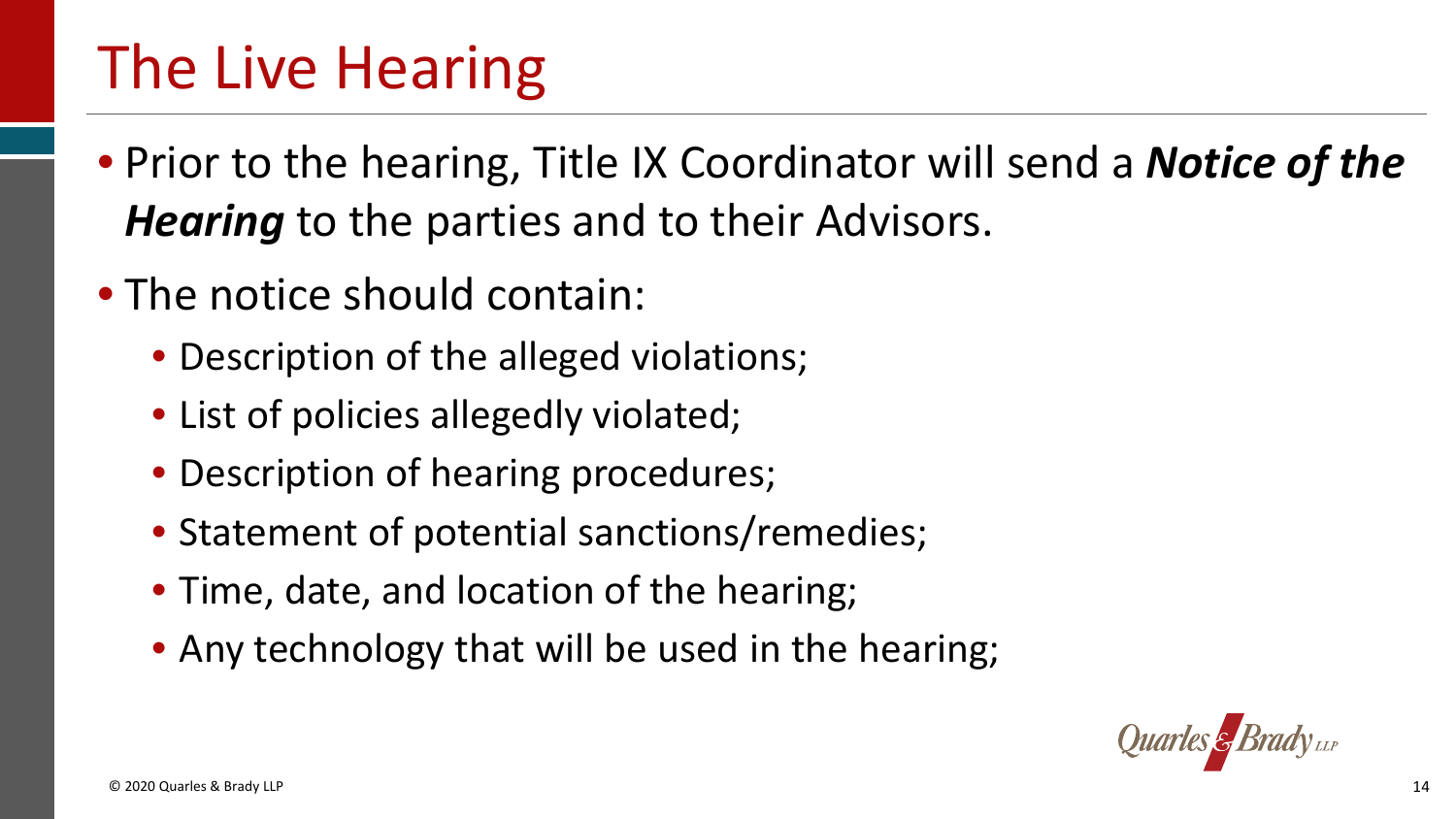#### • The Notice of Hearing should also contain:

- • Information about the option for the live hearing to occur with the parties located in separate rooms;
- A list of all those who will attend the hearing;
- Information on how the hearing will be recorded;
- A statement regarding impact of witness attendance;
- Notification that the parties may have the assistance of an Advisor; and
- • An opportunity to arrange any necessary accommodations for the hearing.

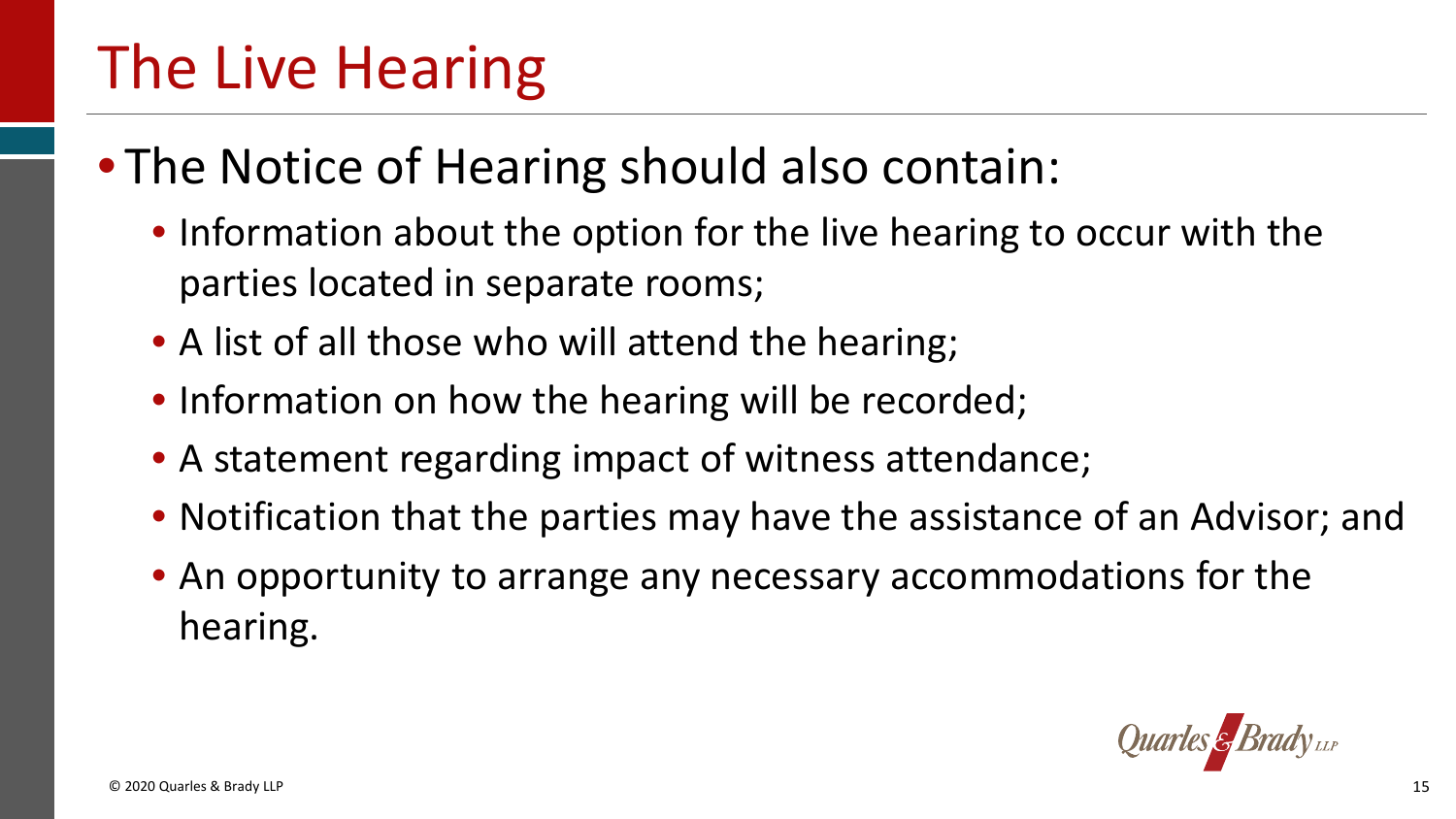investigation report at least 10 days prior to the hearing, which "fairly summarizes all relevant •The parties must also receive the *final*  evidence."

•Advisors may receive their own copy of the material for inspection. Please make sure to ask the Title IX Coordinator to provide you a separate copy.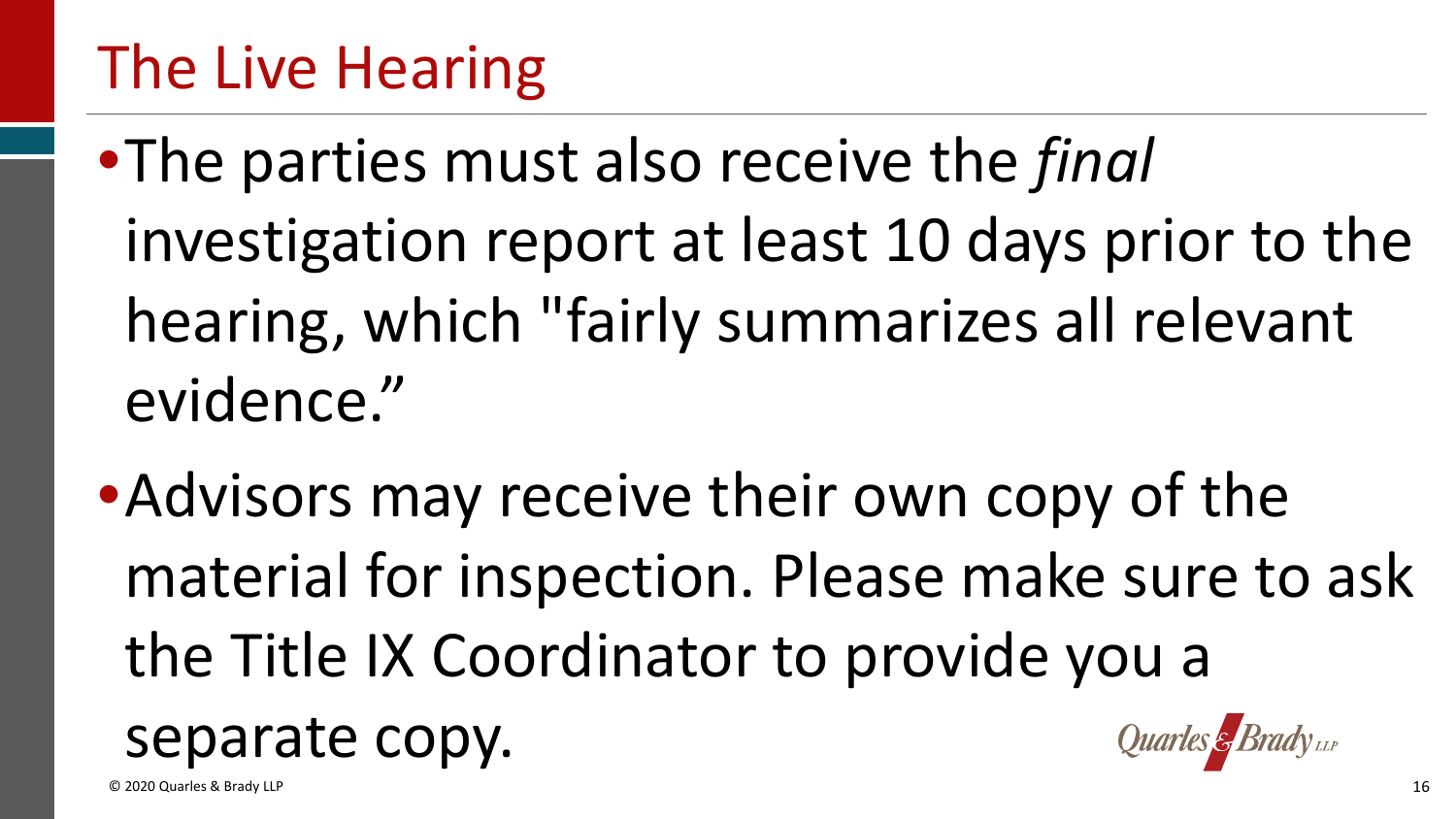- • The live hearing does not have to be done in-person, but the parties must be able to see and hear each other.
- **rooms**, and provide technology that will allow the parties to simultaneously see and hear each other and the witnesses. • MCCCD will **allow for the hearing to be conducted in separate**
- Any party or witness may be allowed to participate in the hearing remotely.
- Advisors will be in the same room as their Advisees.
- The college *must record* all hearings.

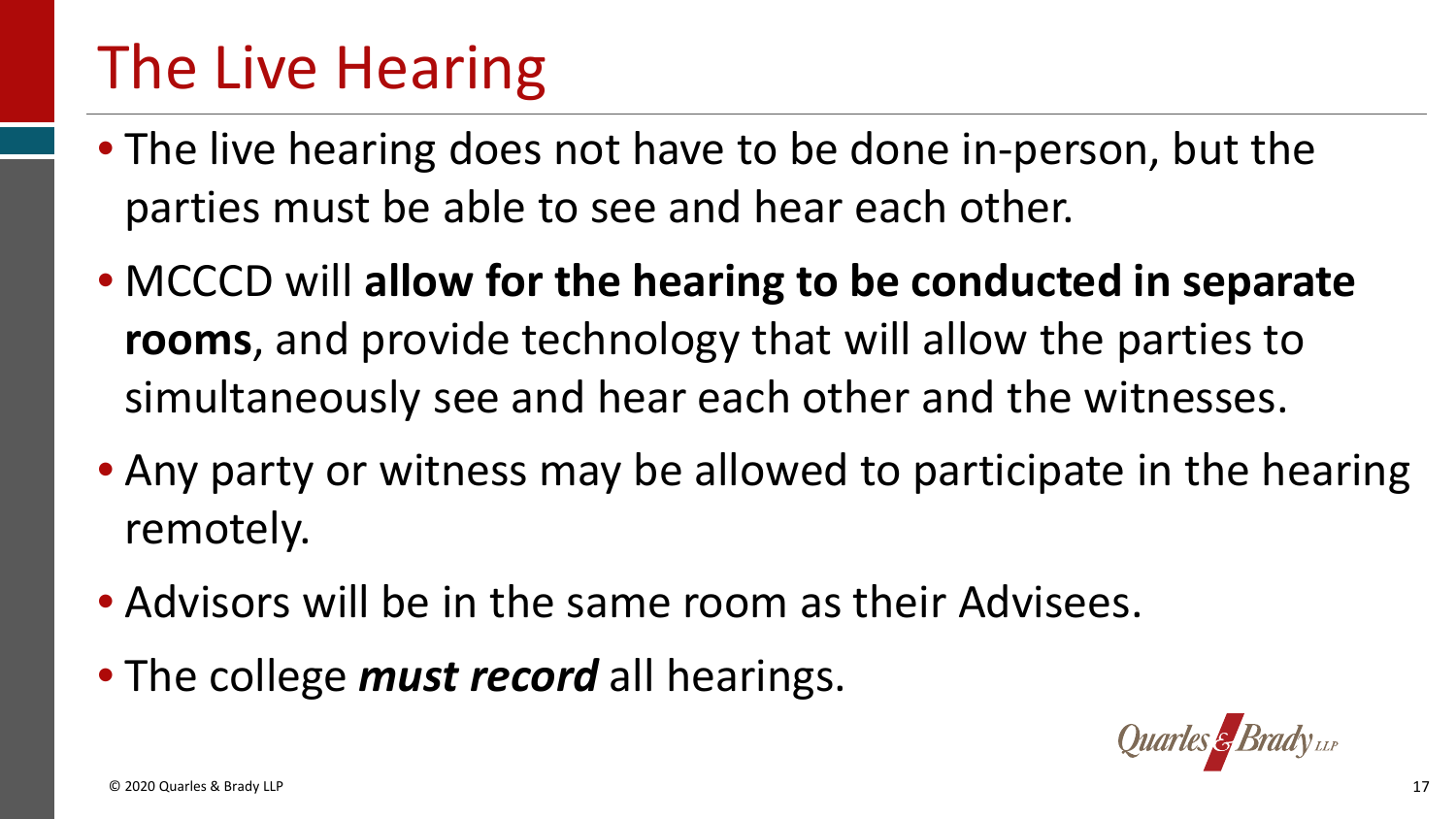- • The Decision-maker is responsible for determining what testimony will be admitted at hearing and relied upon in the final determination.
	- • It is the Decision-maker's job to determine whether a question is *relevant* to prove (or disprove) any of the specific allegations at-issue in the proceeding
	- • The Decision-maker must issue a determination on relevance *before* a party answers a question and must explain why something is not relevant
	- • **"Relevance"** for purposes of the hearing has additional nuance as compared to the investigation process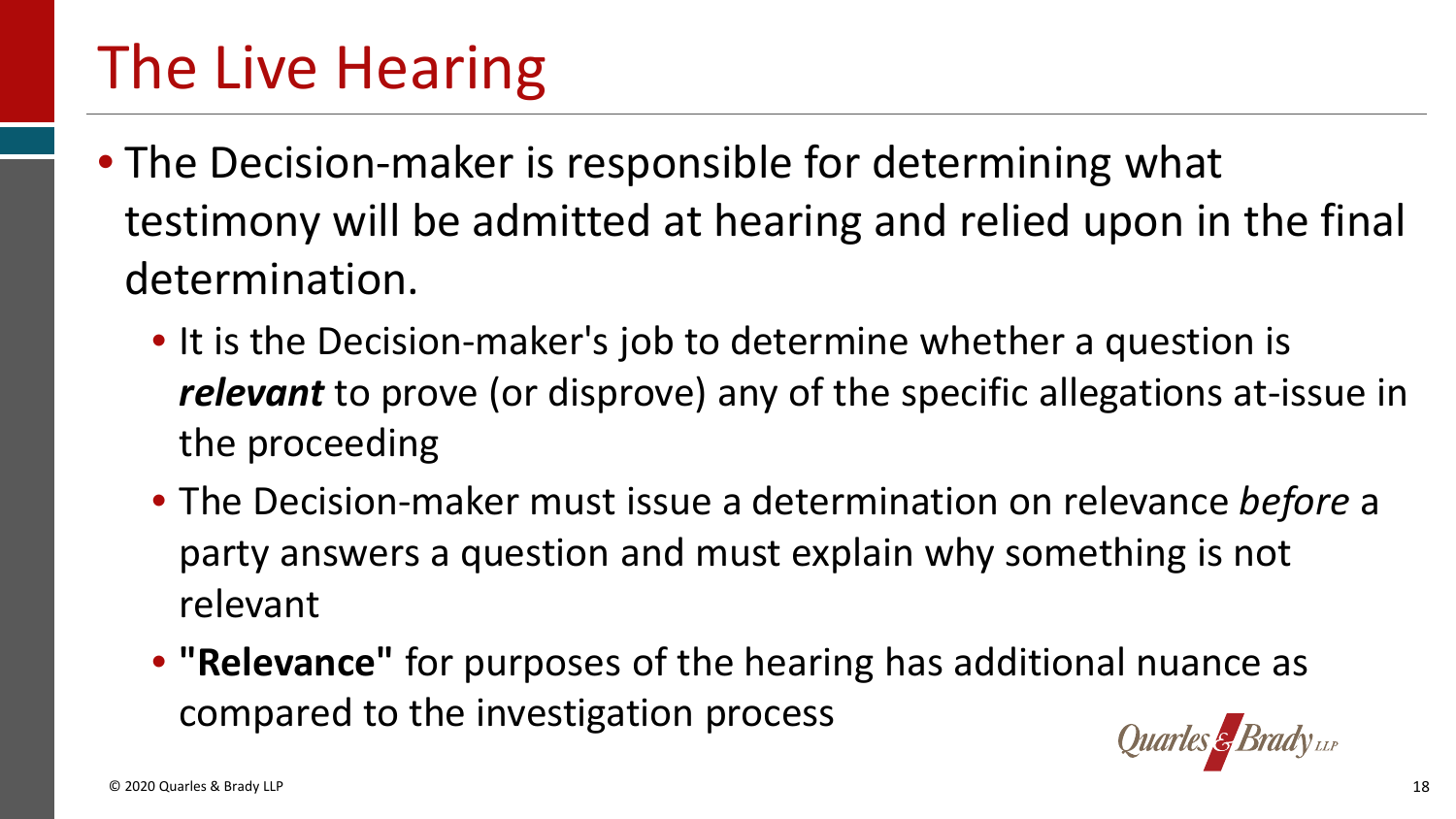- •The Decision-maker must allow the Advisors to ask parties and witnesses:
	- **All relevant questions and follow-up questions**
	- **Questions challenging credibility (crossexamination)**

 •This must occur, even if a party does not show up for the hearing and only the party's Advisor is present at the hearing © 2020 Quarles & Brady LLP 19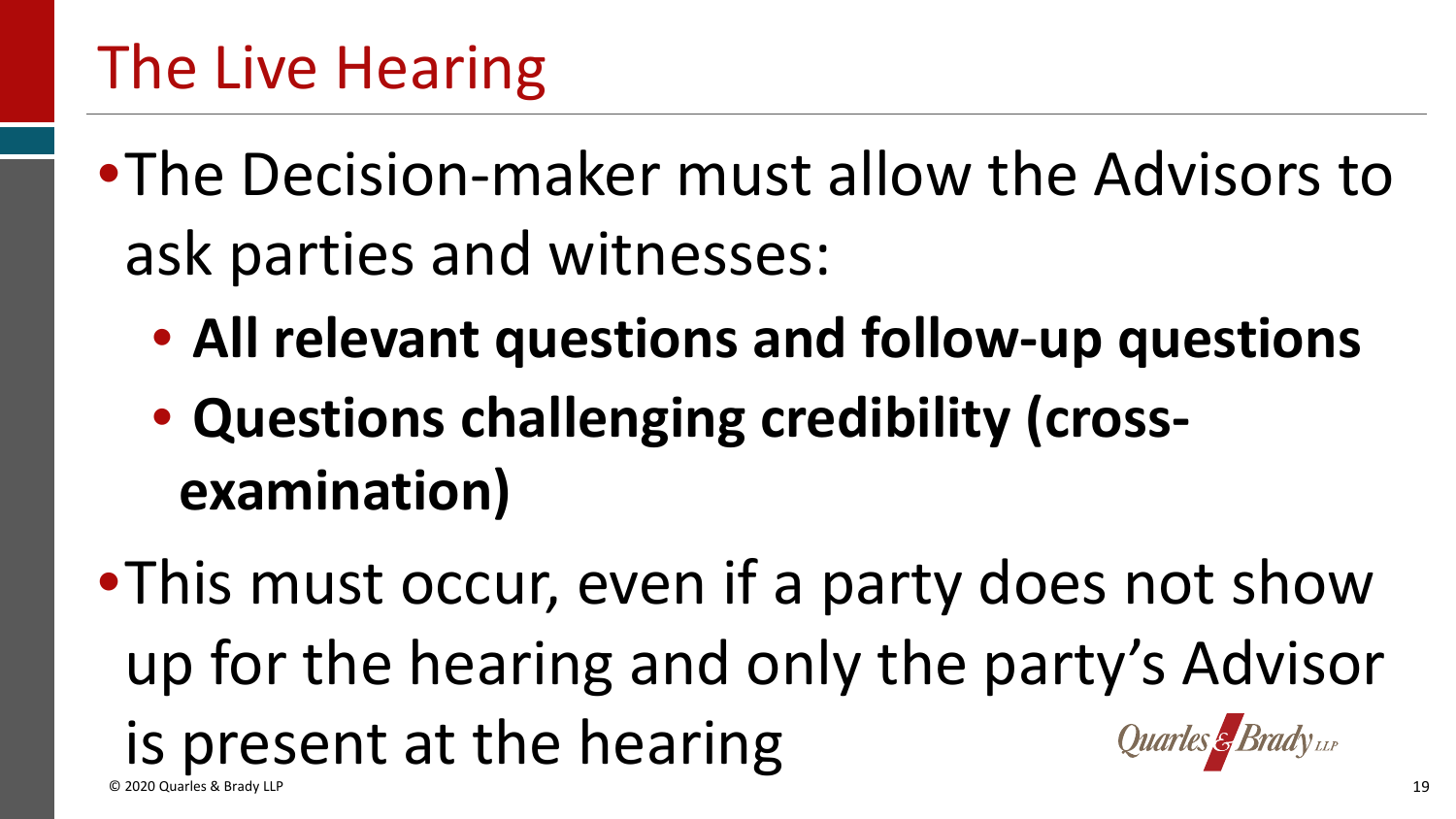- • Questions about the Complainant's sexual predisposition or prior sexual behavior *are presumptively not relevant*, unless such questions:
	- • Are offered to prove that someone other than the Respondent committed the alleged sexual harassment; or
	- • Concern specific incidents of the Complainant's prior sexual behavior with the Respondent and are offered to prove consent
- The Decision-maker should exclude such questions if they do not fall into these exceptions.
- Advisors should be vigilant to catch relevance issues, although no right to object exists.

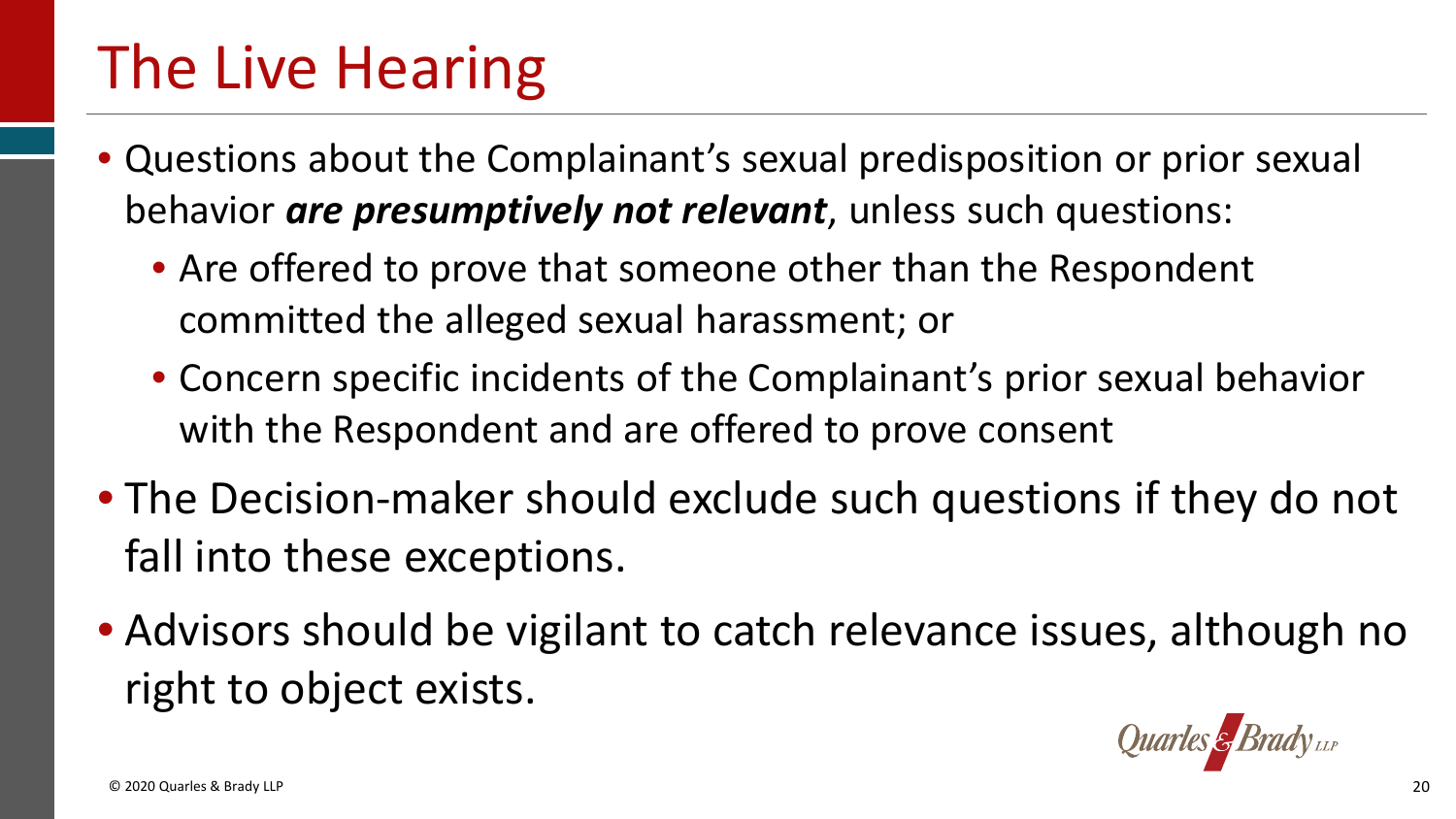•The live hearing must provide the opportunity for cross examination, **which may only be conducted by the** *parties' Advisors* 

- • A party **cannot** cross examine another party directly during the hearing (or ever)
- • If a party does not have an Advisor for the hearing, the College *must provide* the party an Advisor (at the College's expense)

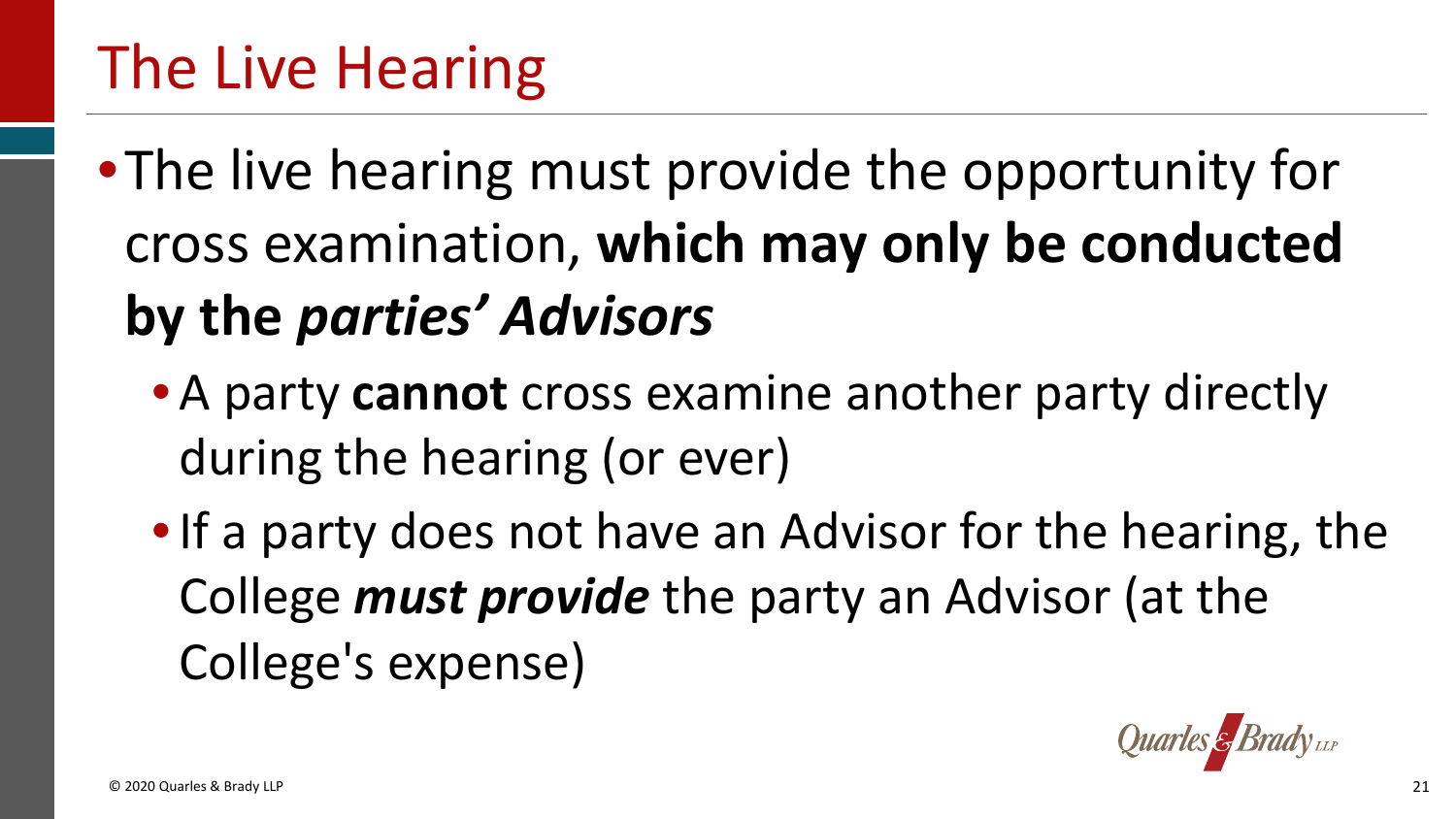#### • **Very Important Hearing Rule:**

 **The Decision-maker** *cannot* **rely on any statement by a party or witness who does not submit to crossexamination at the hearing.** 

 The Decision-maker also cannot draw an inference based solely on a party's or witness's absence from the live hearing or refusal to answer cross-examination or other questions.

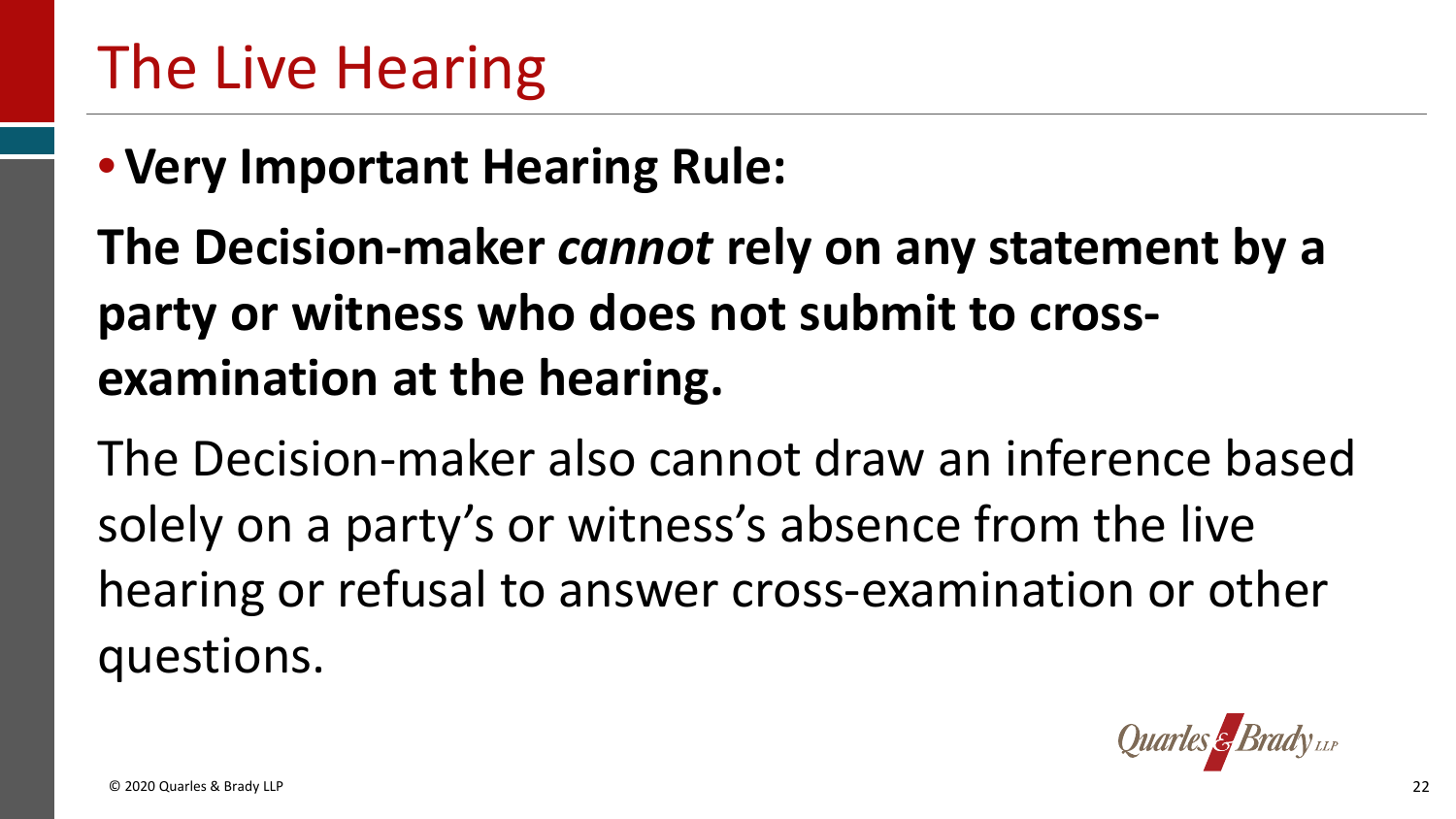of the parties and is not barred from relying on statements from a party or witness who only refuses to respond to questions from the Decision-•Notably, the Decision-maker is able to ask questions maker.

Why?

 • Because these questions are not considered "crossexamination," as they come from the neutral Decisionmaker.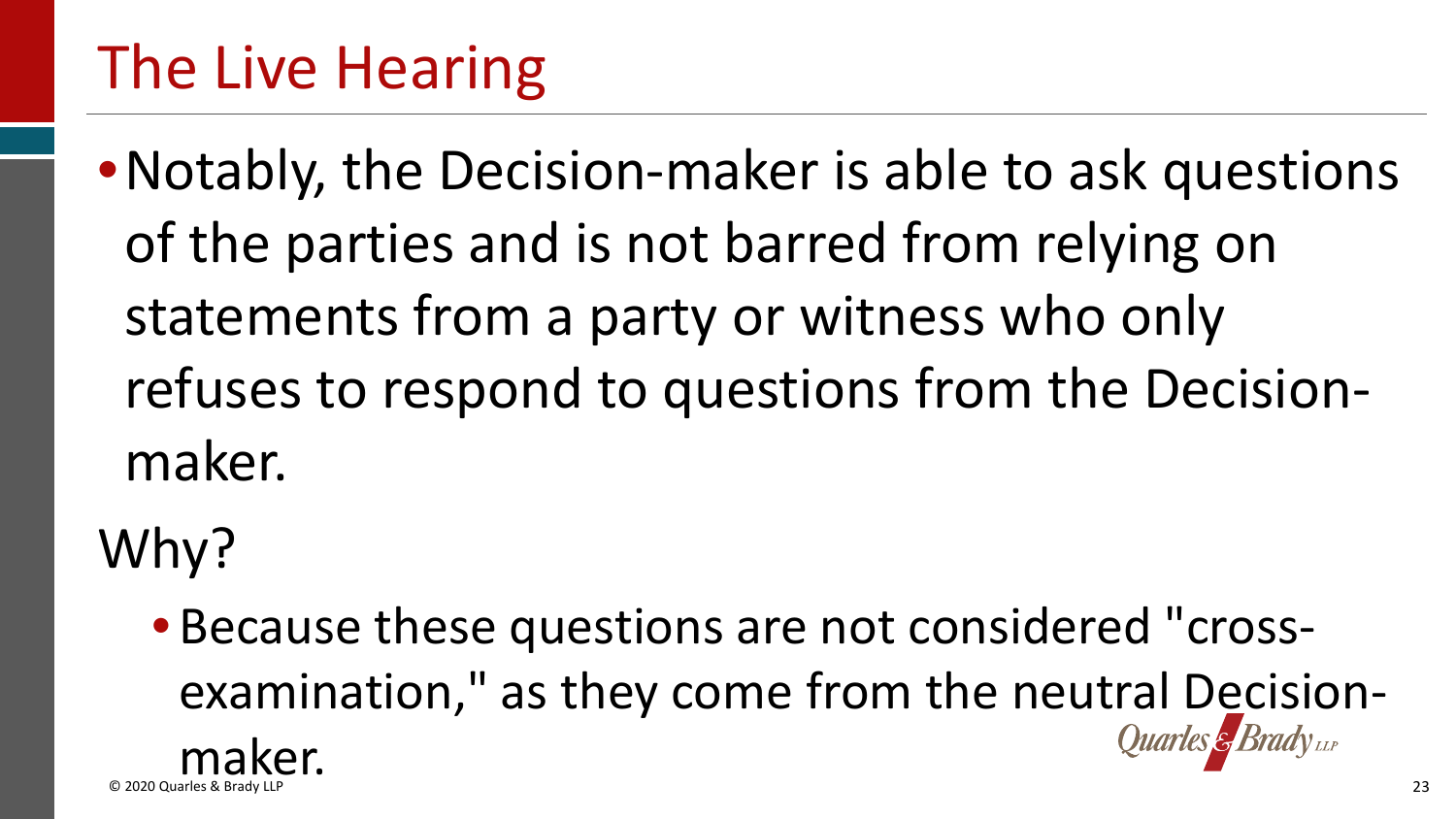- **Hypothetical:** Hannah is a drama student who witnessed a sexual assault at the college's theater during a rehearsal. She reluctantly agreed to be interviewed as a part of the Title IX investigation. Hannah has been struggling since this investigation interview, and has sought professional help. For her own mental health, she refuses to appear as a witness at the live hearing.
- Can Hannah's investigation interview be relied upon by the Decision-maker in making a determination regarding responsibility?

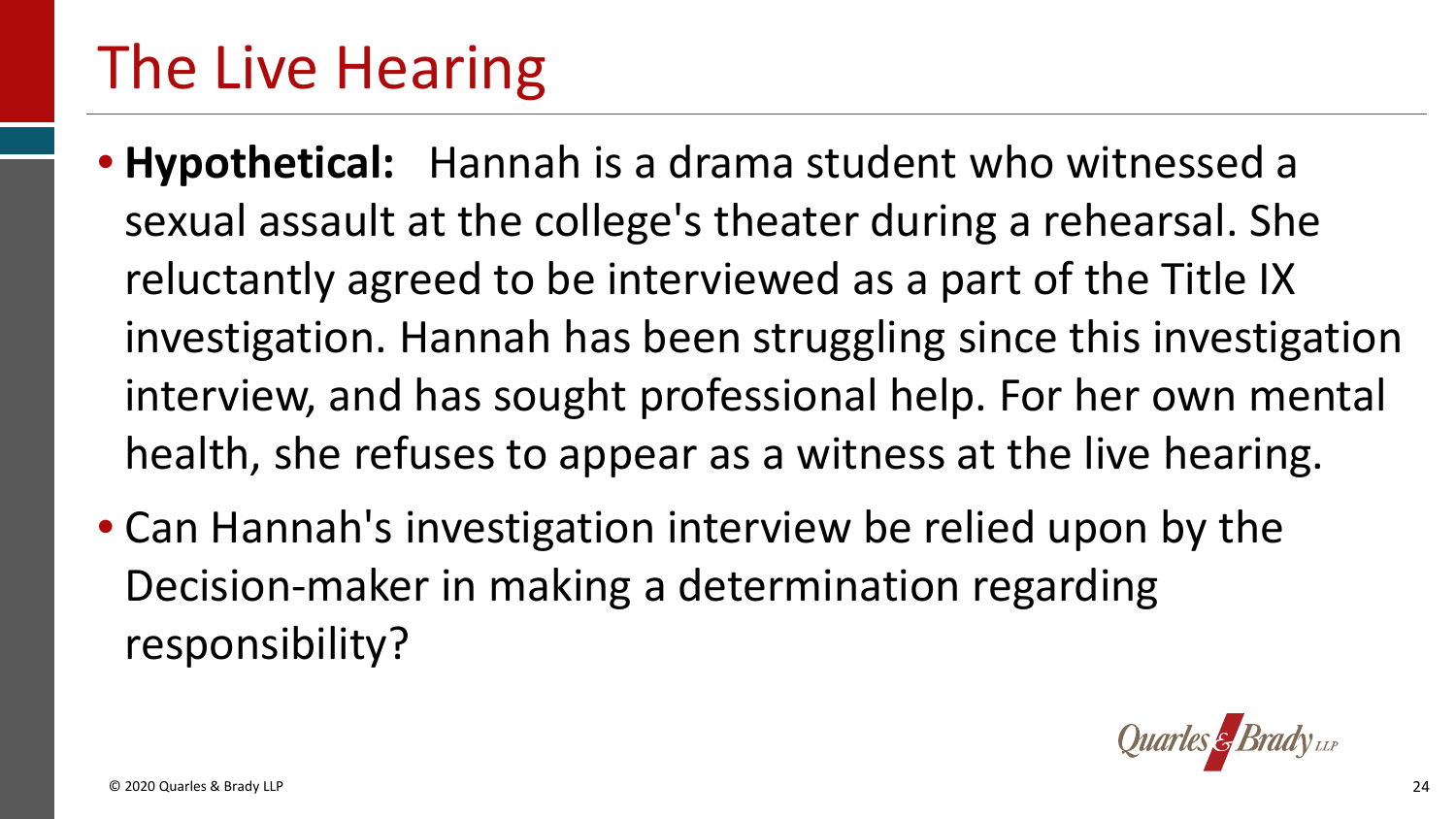- • **Answer:** No Hannah's interview cannot be relied upon in the determination regarding responsibility.
- • The Decision-maker cannot rely on the statements that she did not present herself for cross examination during Hannah made during her investigation interview because the live hearing.
- • The Decision-maker-cannot draw an inference about Hannah's testimony based solely on Hannah's absence from the live hearing.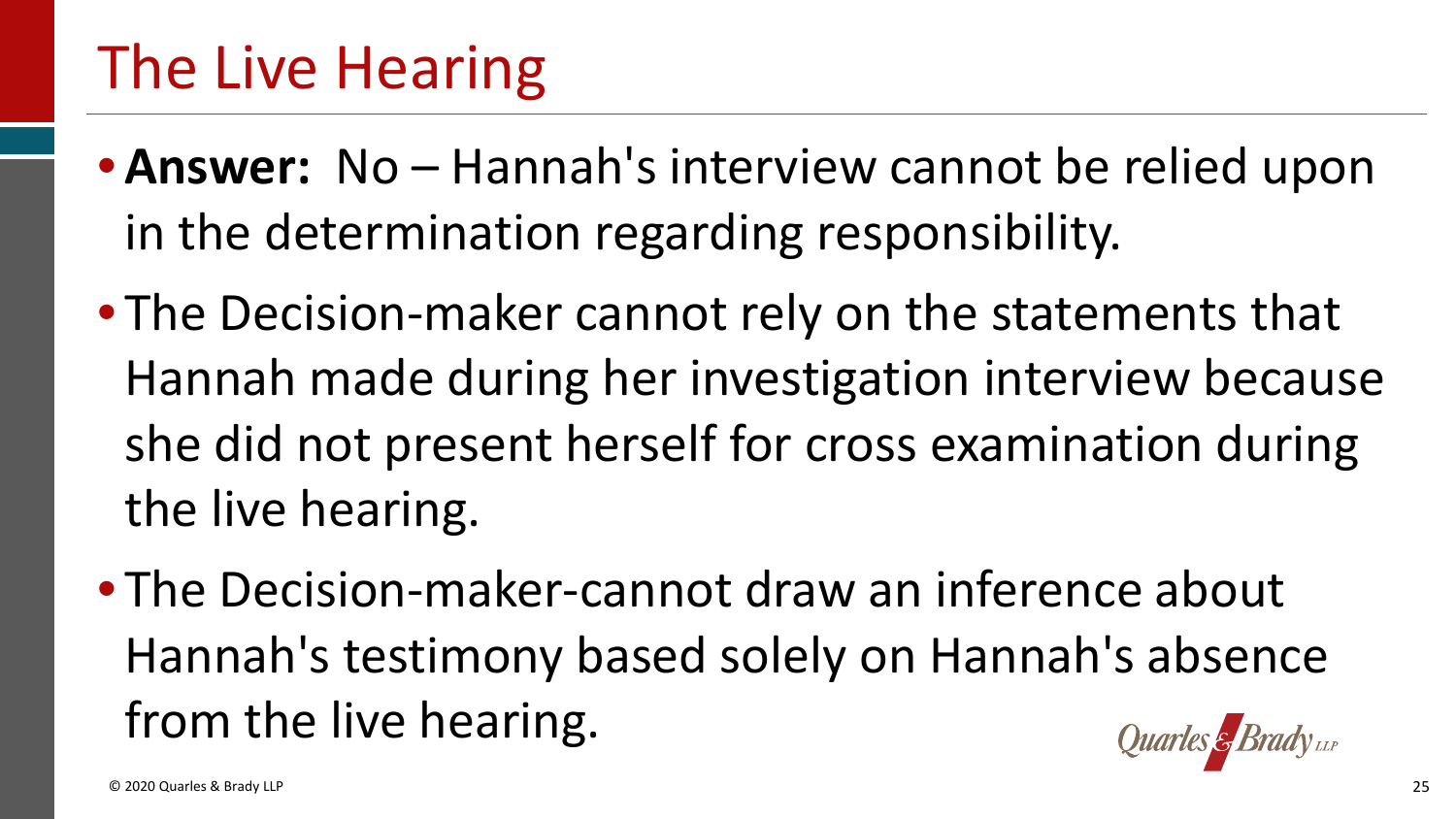# The Role of the Decision-maker

- The Decision-maker must **objectively evaluate relevant evidence presented at hearing.**
- What does this mean?
	- Impartially consider all of the evidence
	- No prejudgment of facts
	- No deference to recommendations from investigator
	- • Allow the parties to have an equal opportunity to inspect and review evidence obtained in the investigation and that is relevant to the charges<br>
	© 2020 Quarles & Brady LLP 26

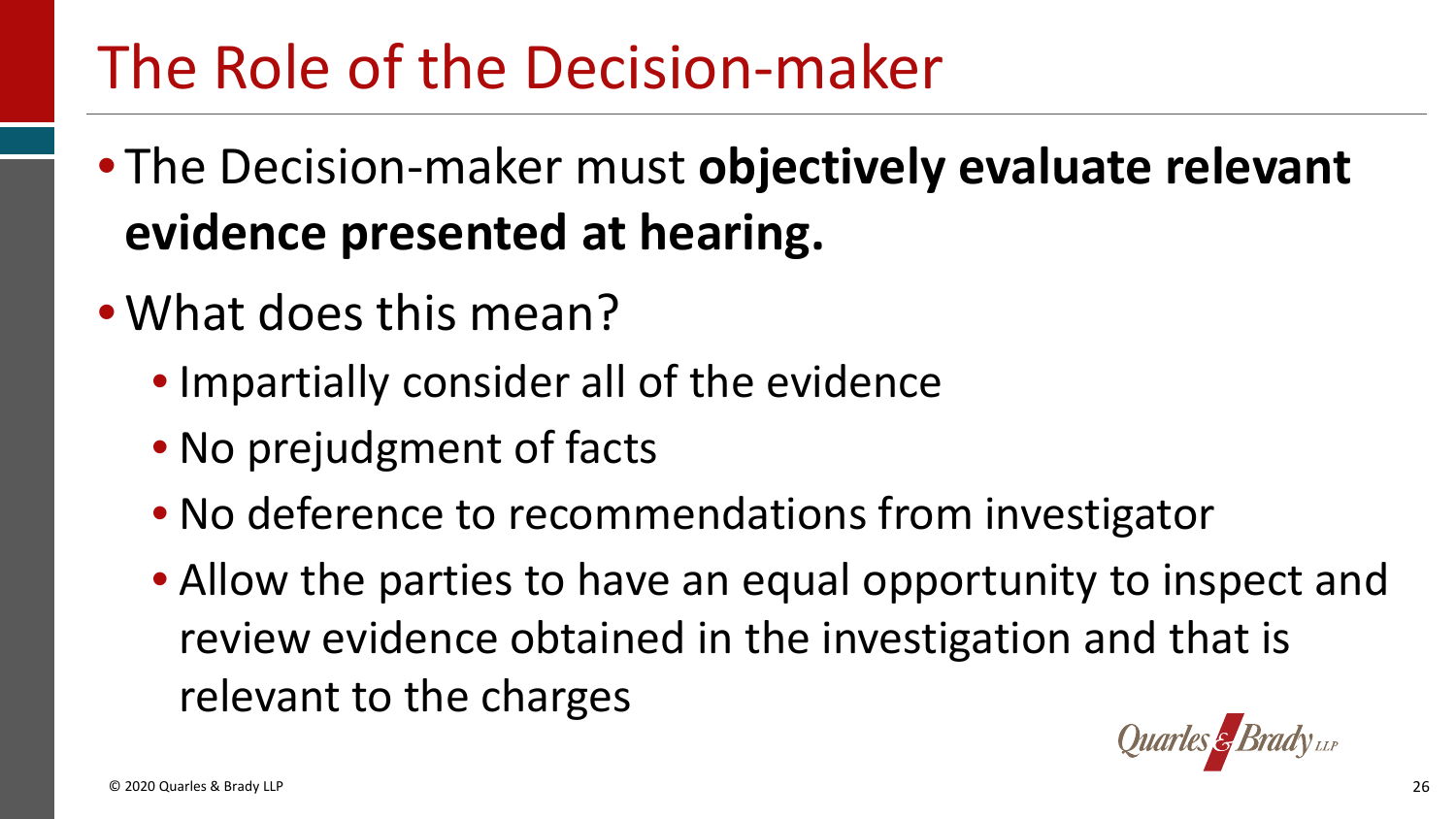•The Decision-maker (unlike the investigator) will engage in *credibility determinations* of the party's and witnesses

• i.e., Determine who is telling the truth and who is not?

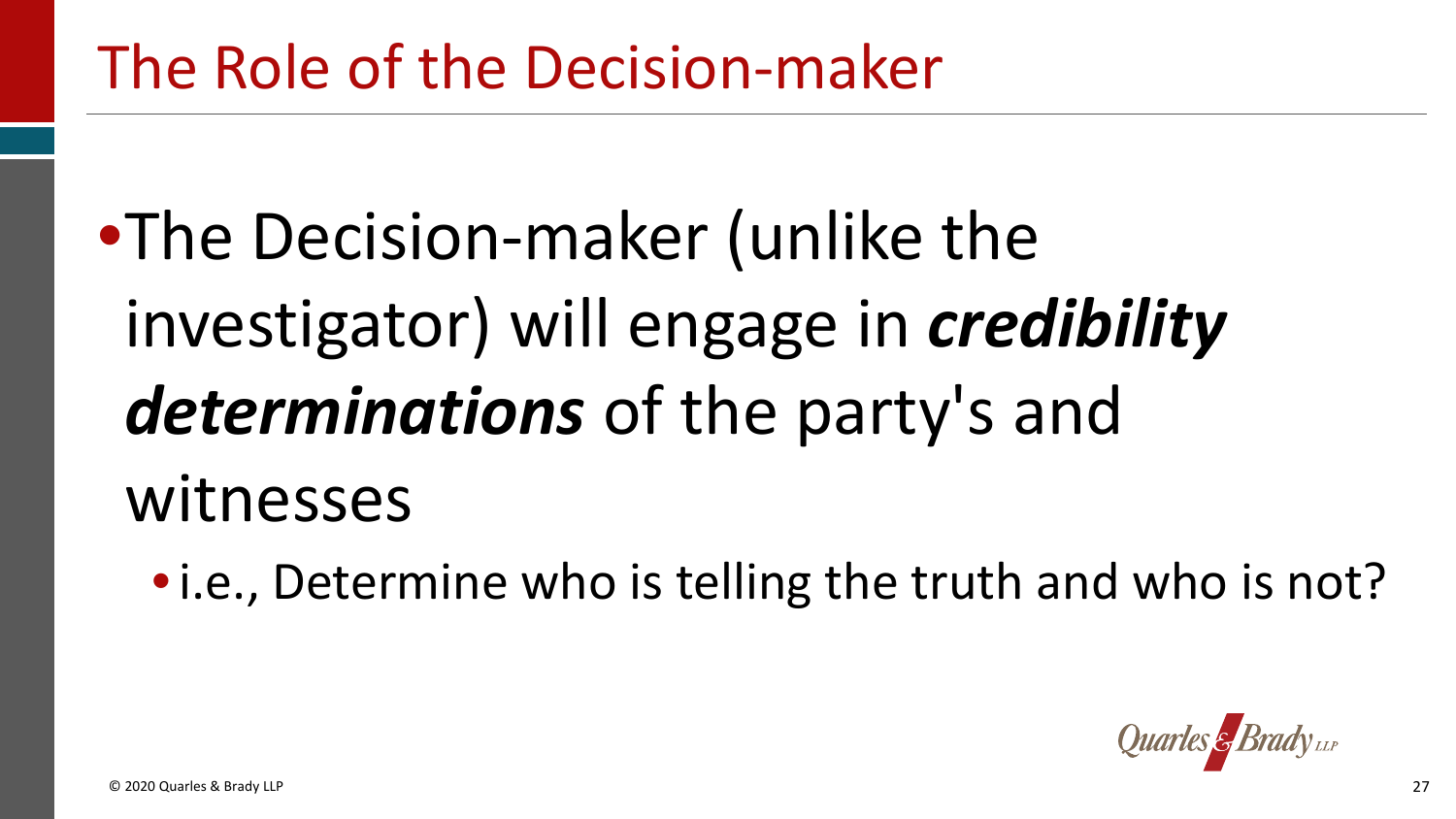# Role of the Decision-maker

- •In reviewing the evidence presented at the hearing, the Decision-maker is responsible for properly applying:
	- The presumption of innocence;
	- The Title IX policy's burden of proof;
	- Relevancy considerations;
	- Privilege protections; and
	- Medical record protections

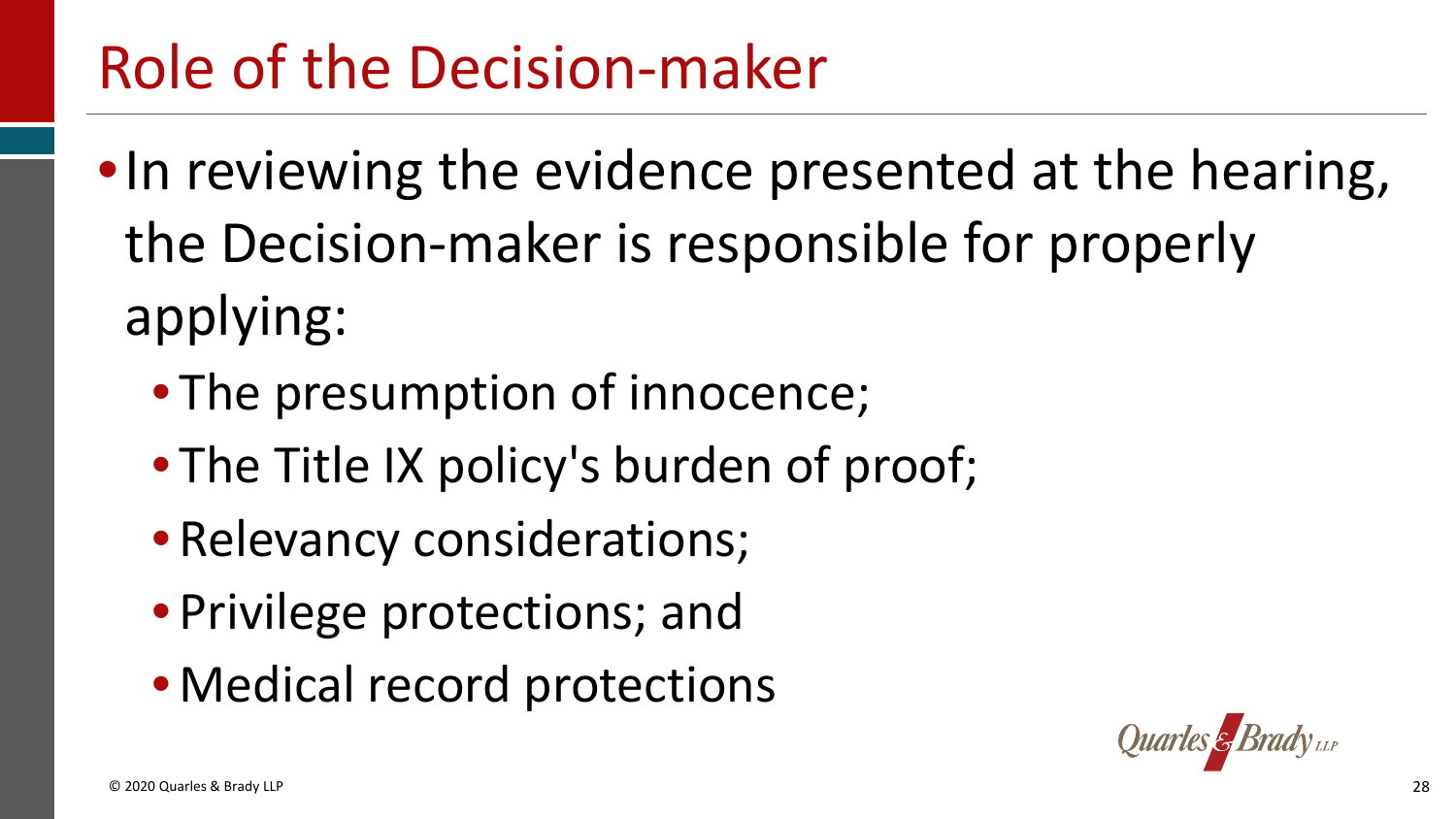# Determination Regarding Responsibility

- evidence prepared at hearing and issue a written *determination regarding responsibility*, which must include: • Following the hearing, the Decision-maker must consider the relevant
	- The allegations potentially constituting Title IX sexual harassment;
	- A description of the procedural steps taken;
	- Findings of fact supporting the determination;
	- Conclusions regarding the application of the school's code of conduct to the facts;
	- • A statement of, and rationale for, the result as to each allegation, including a determination regarding responsibility, any disciplinary sanctions and remedies; and
	- Procedures and permissible bases for the Complainant and Respondent to appeal

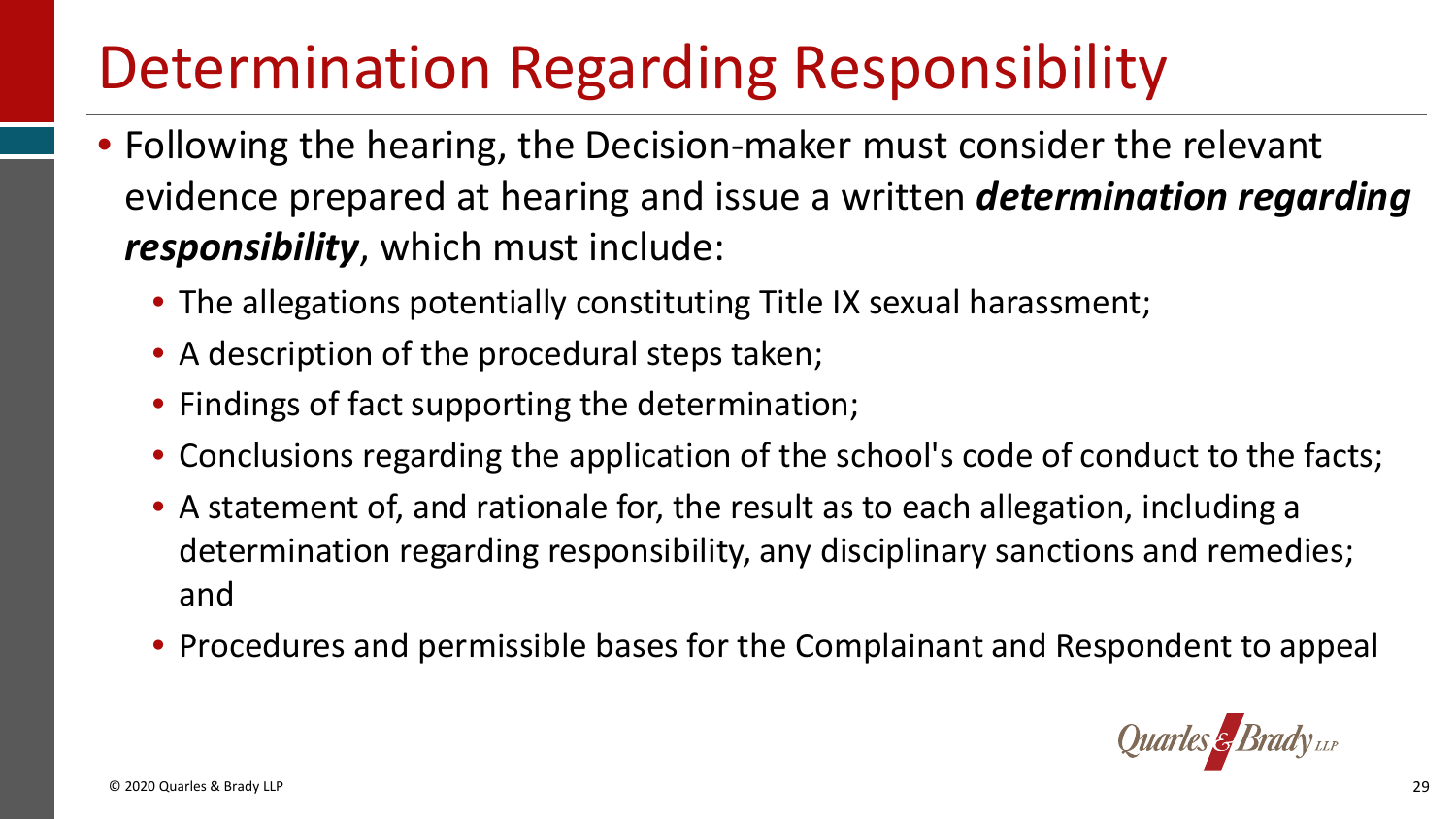# Determination Regarding Responsibility

•The determination must be sent simultaneously to the parties (and their Advisors), along with information to both parties regarding the process of filing an appeal.

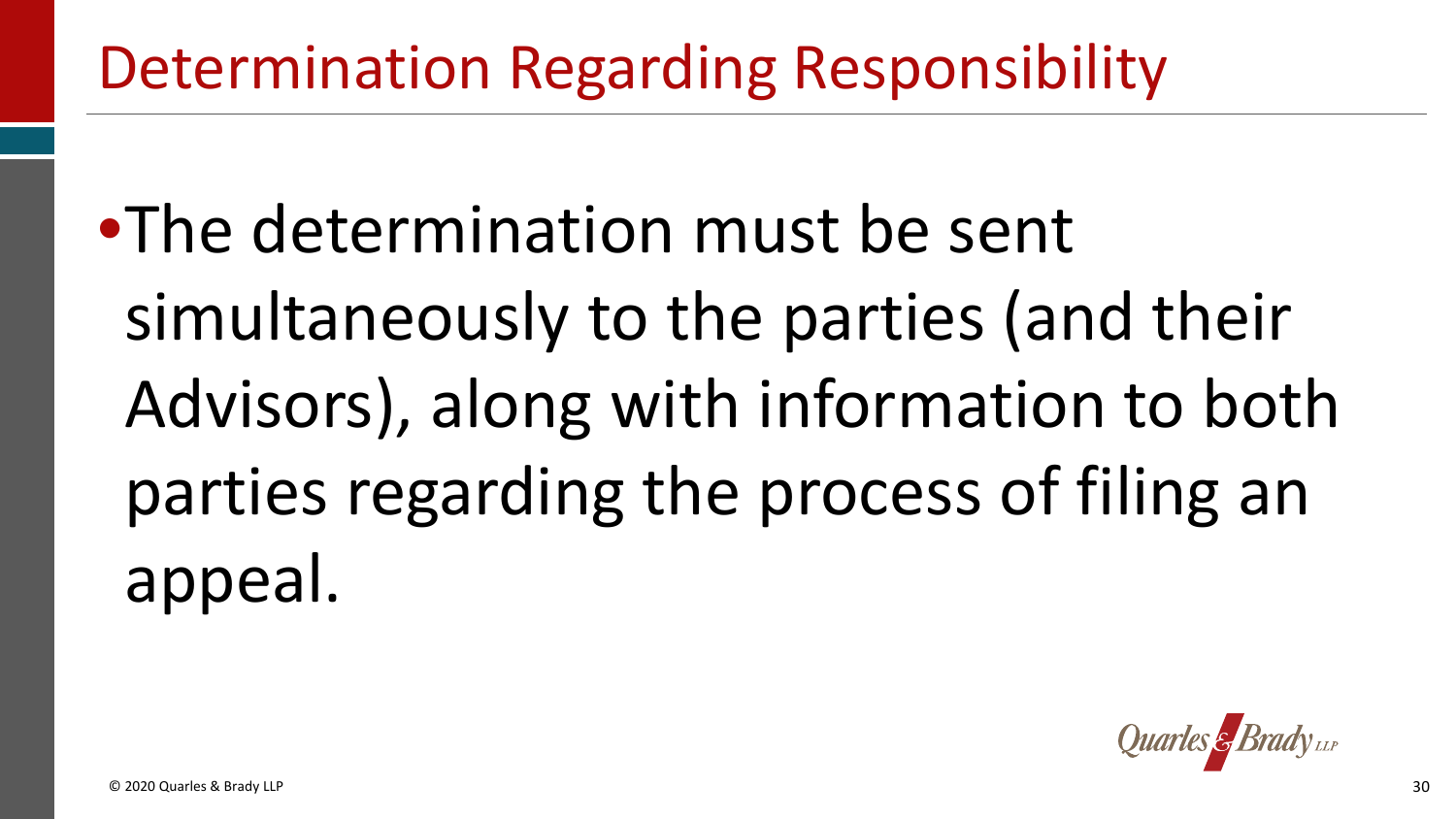# Determination Regarding Responsibility

- Title IX Coordinator is responsible for effective implementation of any remedies from the determination
- This determination becomes final:
	- If an appeal is not filed, the date on which an appeal would no longer be considered timely
	- • If an appeal is filed, on the date that the school provides the parties with the written determination of the result of the appeal

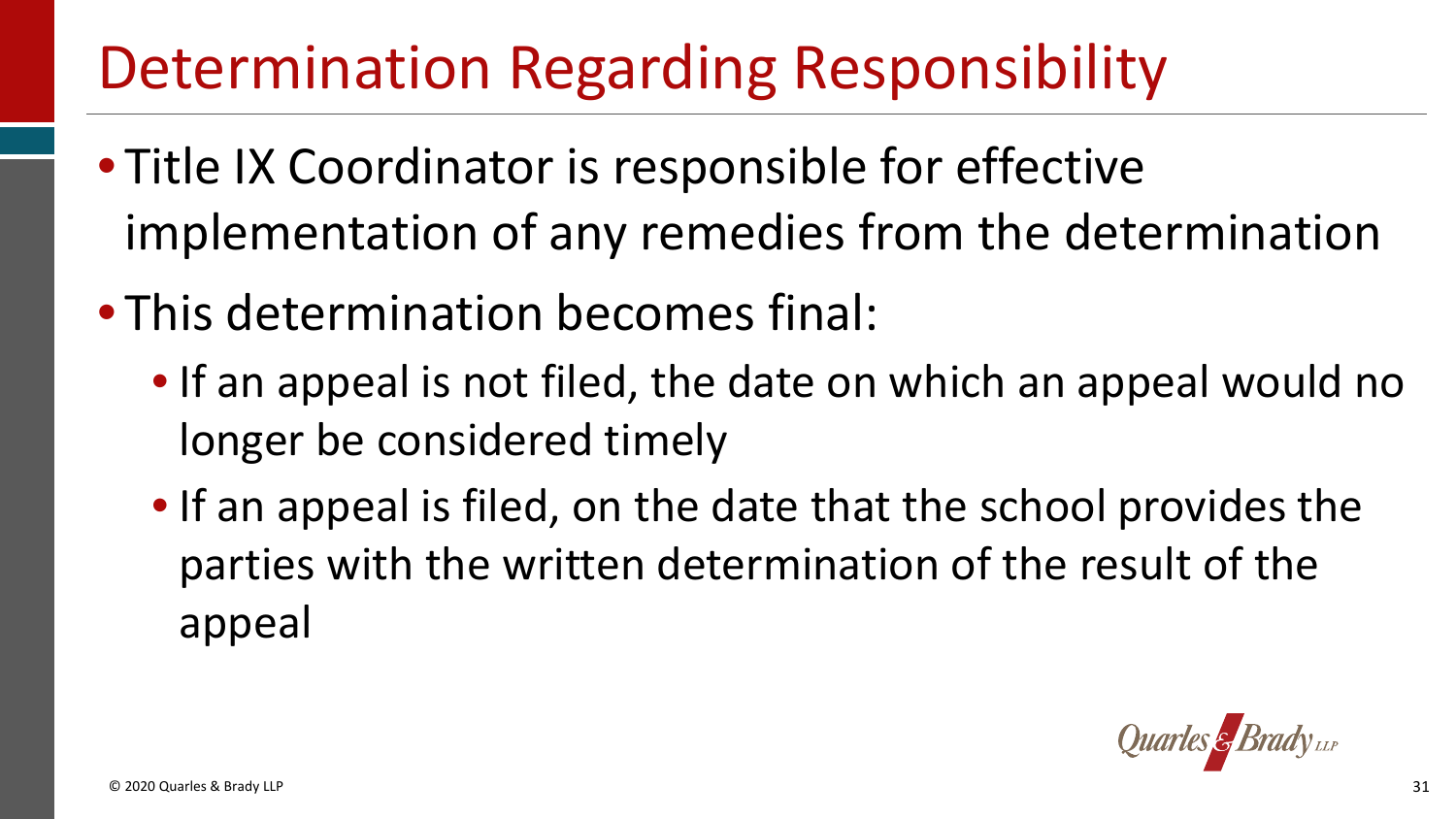- • Rico is the Respondent in a Title IX grievance process. Rico does not designate an Advisor for the investigation, so the college provides him an Advisor during the live hearing. Rico thinks his Advisor is hindering his case because the Advisor does not know the circumstances of the case as well as he does. Frustrated, Rico ignores the Advisor's advice and takes the lead and tries to crossexamine the Complainant.
- • Given Rico's displeasure with his Advisor, can he cross-examine the Complainant and carry on defending himself?

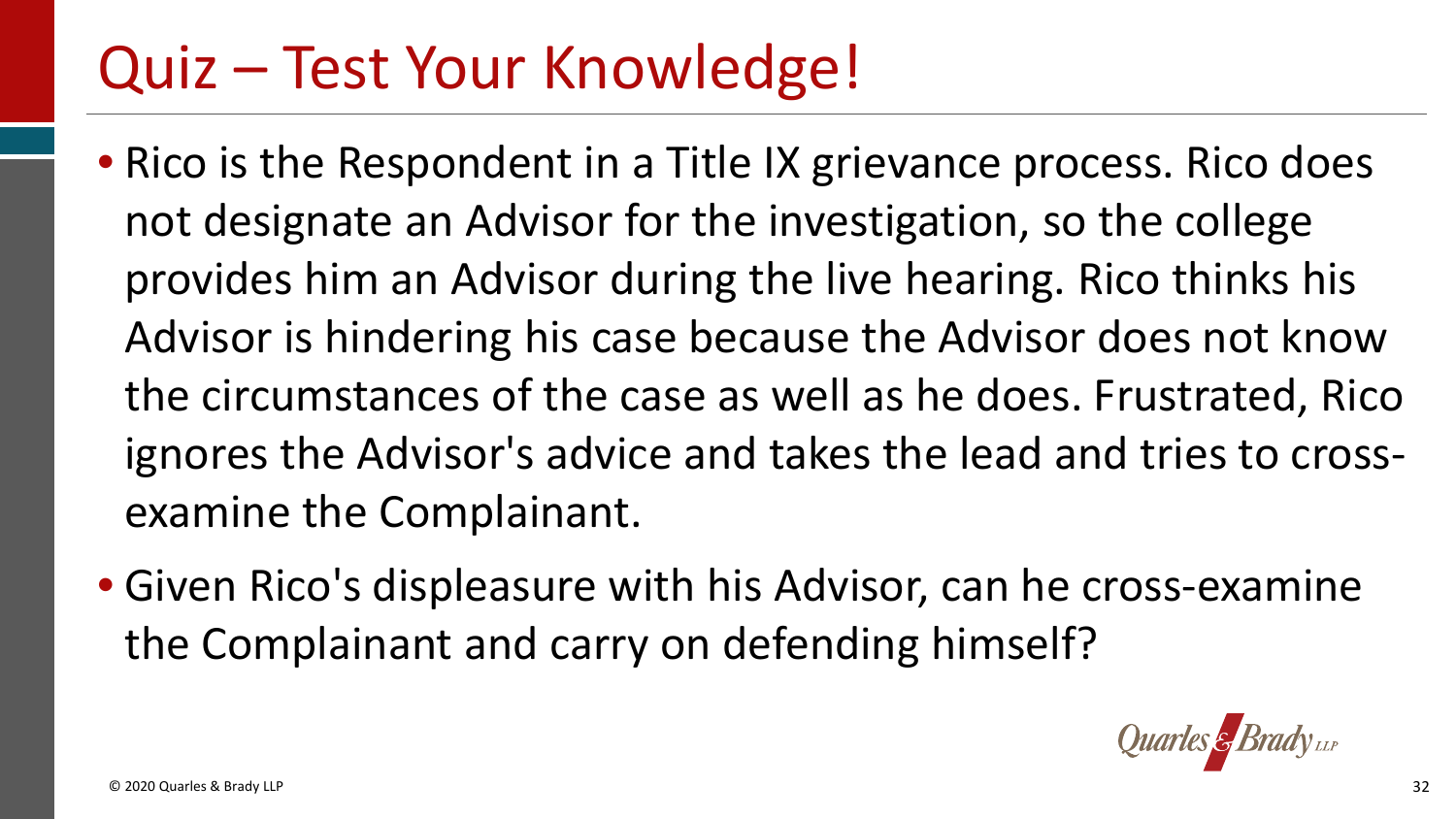- • **Answer:** No Rico cannot conduct cross examination during the live hearing, despite his frustrations with his appointed Advisor.
- • **Reasoning:** During the live hearing, only the parties' Advisors may conduct cross examination (even if a party is displeased with his or her Advisor).
- determination because he feels the Advisor did not ask good • **Extra Question:** Can Rico appeal the Decision-maker's cross-examination questions?
- No. This is not one of the permissible grounds for appeal.

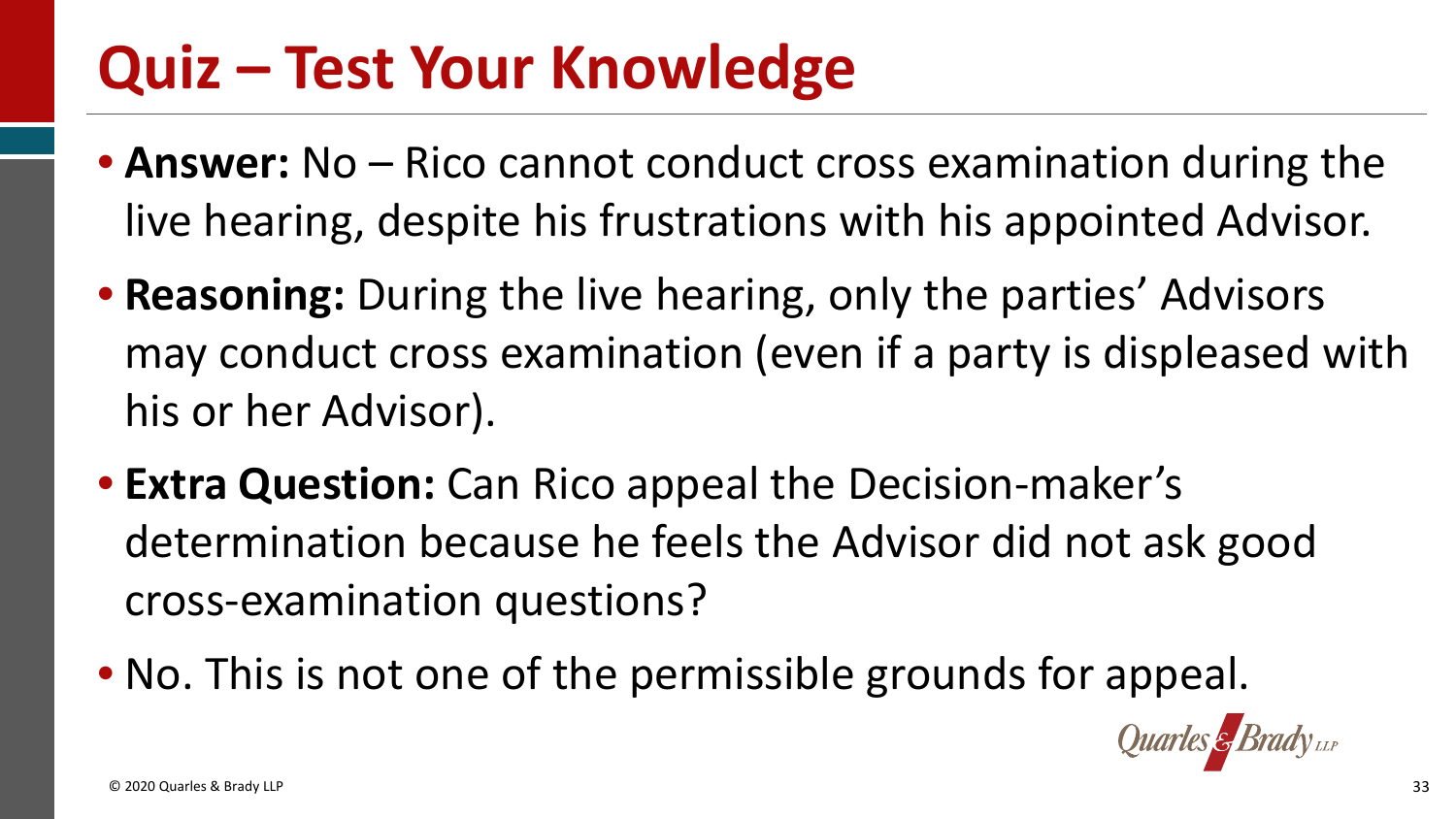- • Emily is the Complainant in a Title IX hearing against Sam, who she has accused of sexually harassing her. Sam does not appear for the Title IX hearing, but her Advisor, Lucas does. Lucas begins to cross examine Sam at the hearing and Emily's Advisor says that Emily should not be subject to cross-examination since Sam is not present to be crossexamined.
- How should the Decision-maker respond?

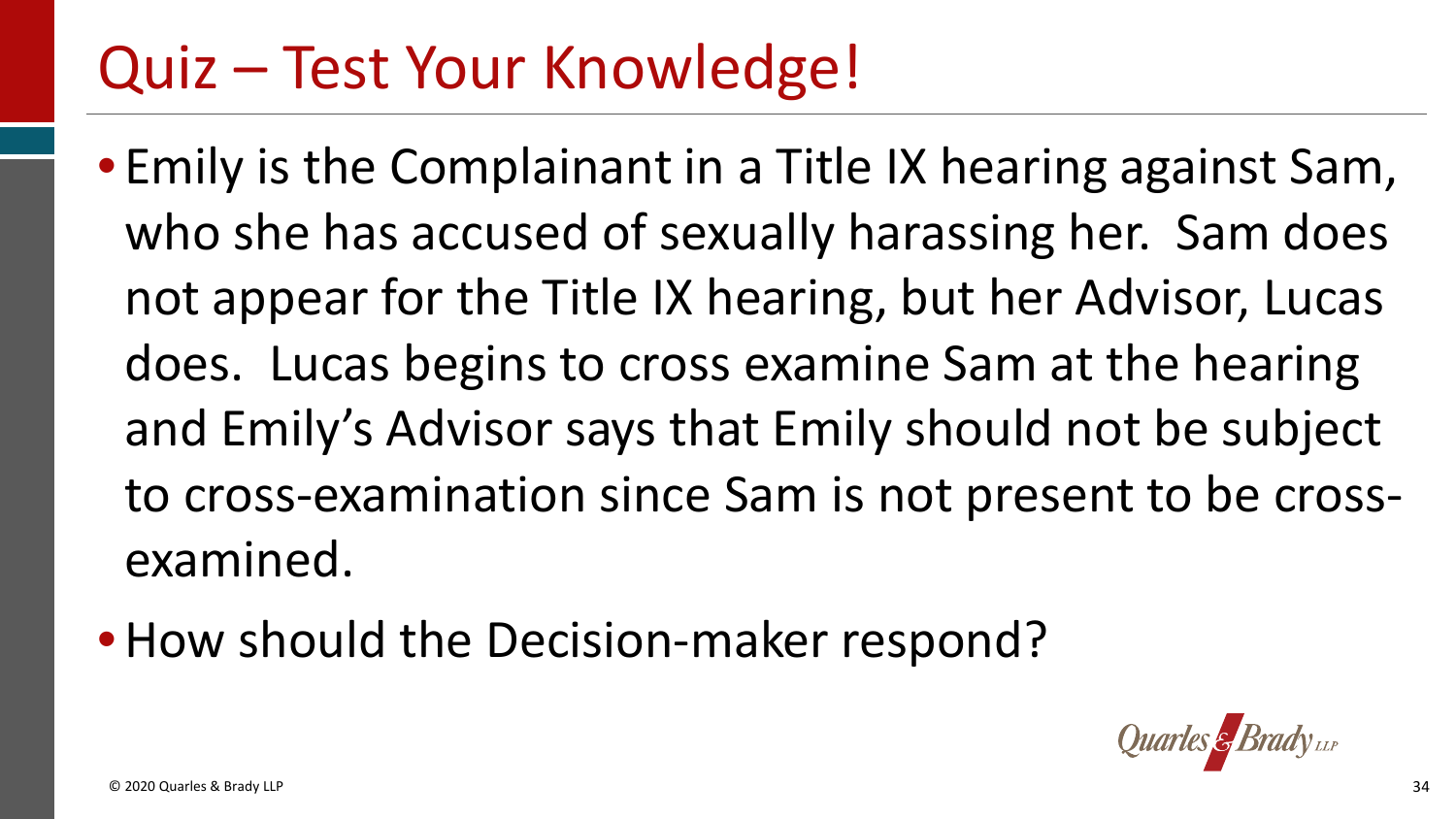- examination. The fact that Sam is not present at the hearing does not bar her Advisor from cross-examining • **Answer:** The Decision-maker must allow the cross-Emily.
- • However, because Sam has not appeared for the hearing and has not subjected herself to cross-examination, the Decision-maker cannot relay on any of Sam's statements in the determination of responsibility.

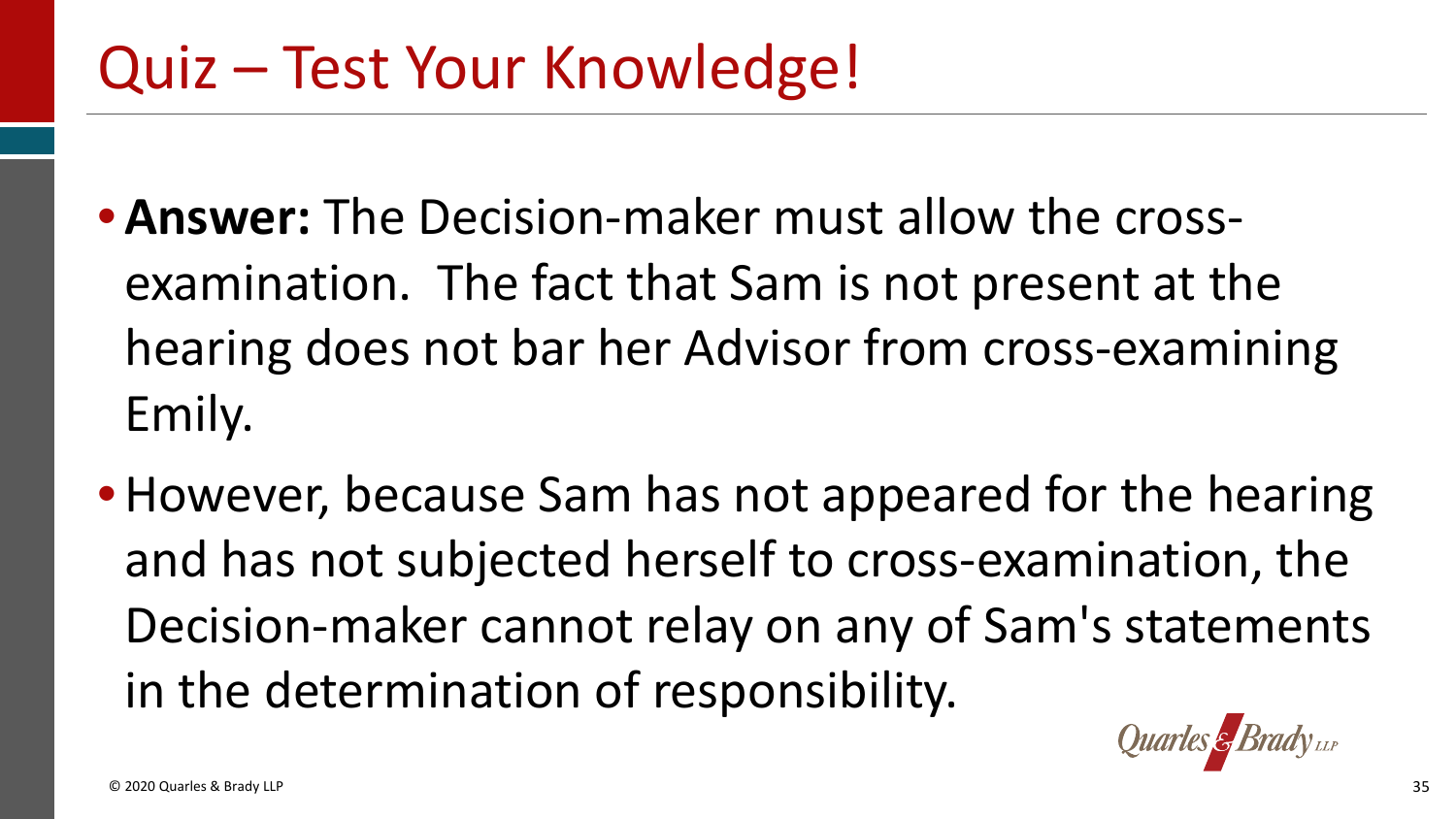- •Who is responsible for issuing the Determination of in determining a Title IX investigation? Responsibility and determining potential sanctions
	- The Title IX Coordinator
	- The Investigator
	- The Decision-maker

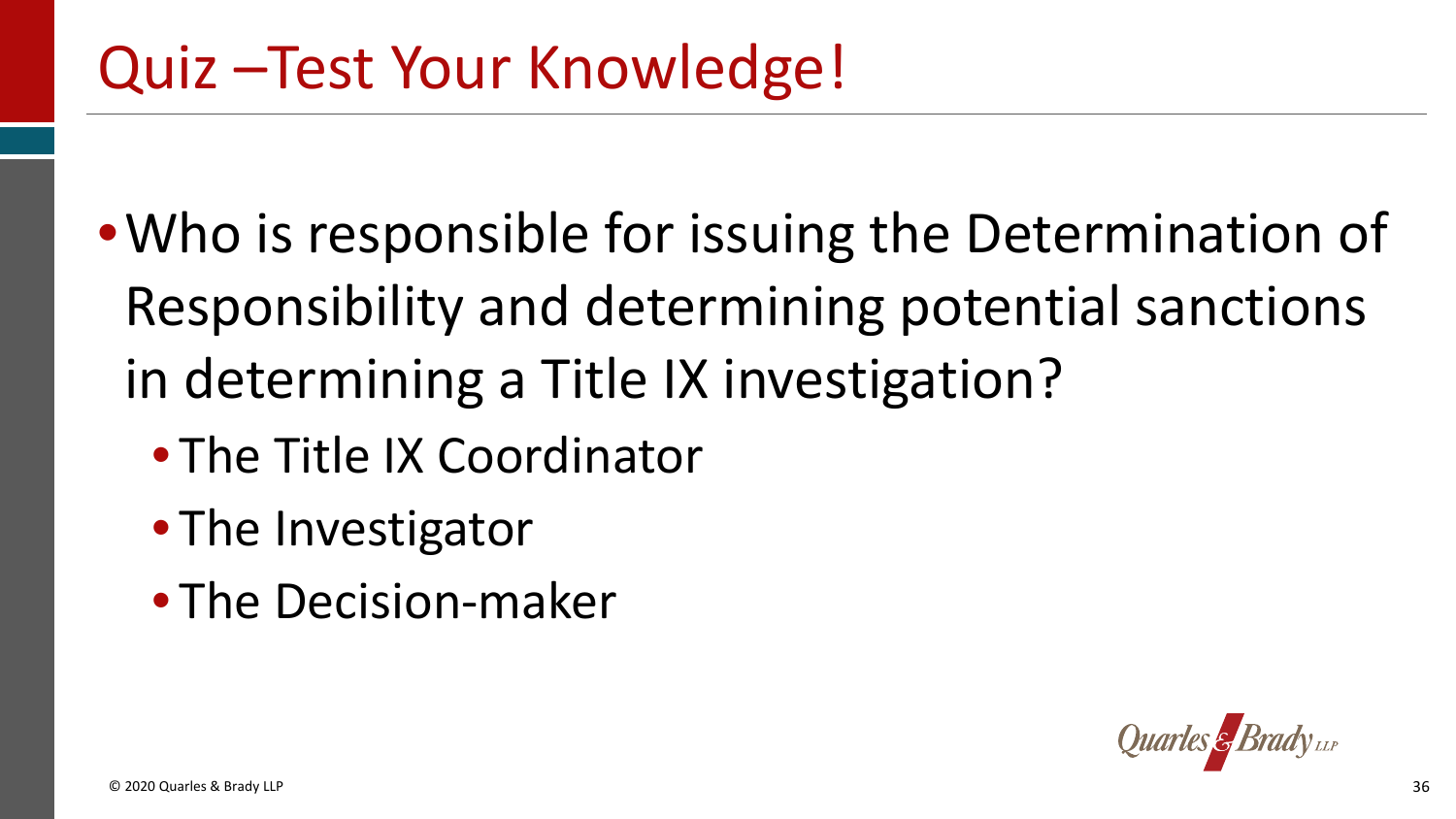- Determination of Responsibility and determining potential • The **Decision-maker** is responsible for issuing the sanctions.
- • The Title IX Coordinator implements sanctions but does not determine them – and the investigator is not involved in the Determination of Responsibility or the sanctions.